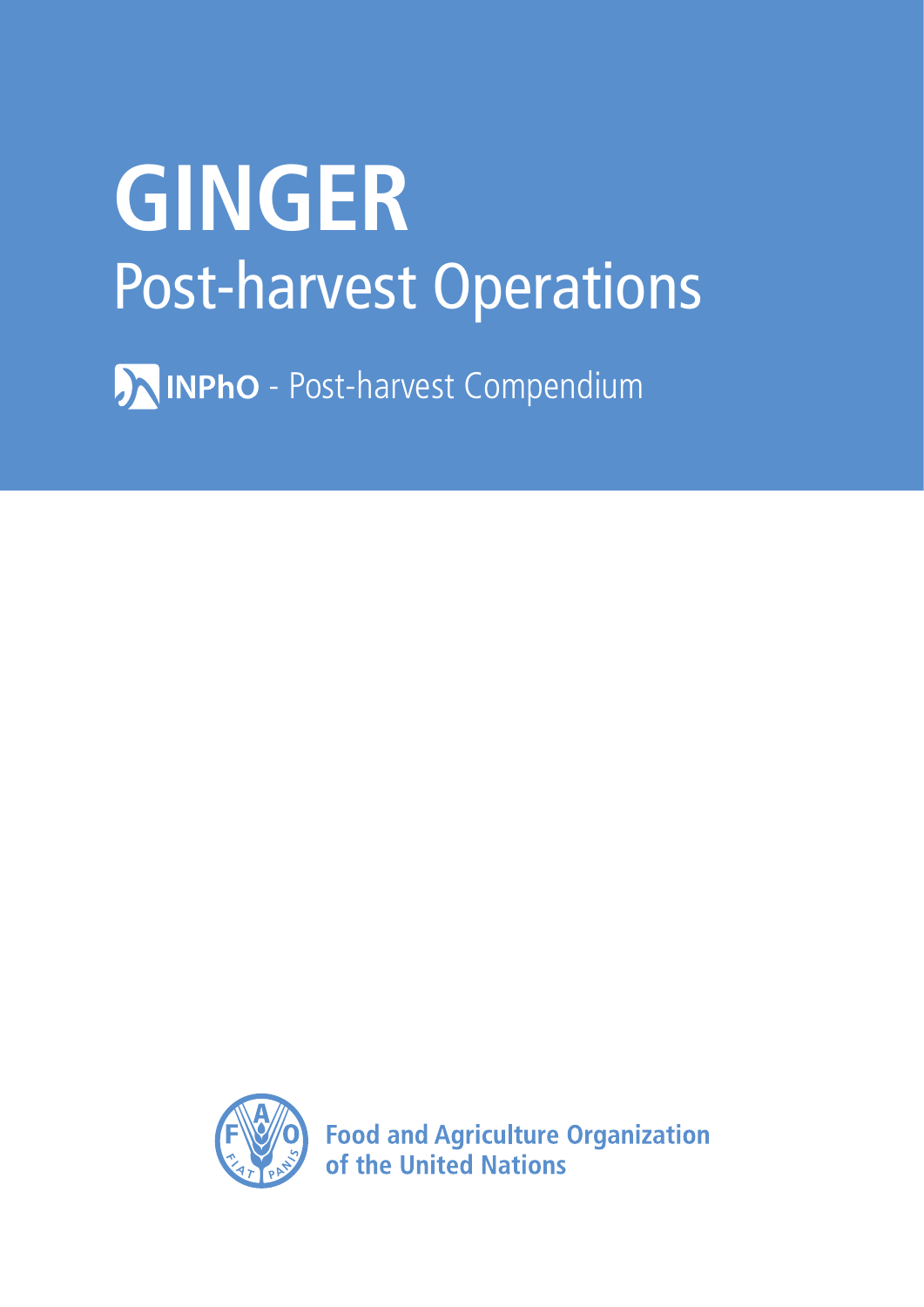# **GINGER: Post-Production Management for Improved Market Access**

Organisation: Food and Agriculture Organization of the United Nations (FAO), AGST Prepared by Anne Plotto. Edited by François Mazaud, Alexandra Röttger, Katja Steffel **Last reviewed: 22/04/2002** 

## **Contents**

<span id="page-1-0"></span>

| ANNEX 4: Flow Chart for Dried, Preserved Ginger and Essential Ginger Oil Production 20 |  |
|----------------------------------------------------------------------------------------|--|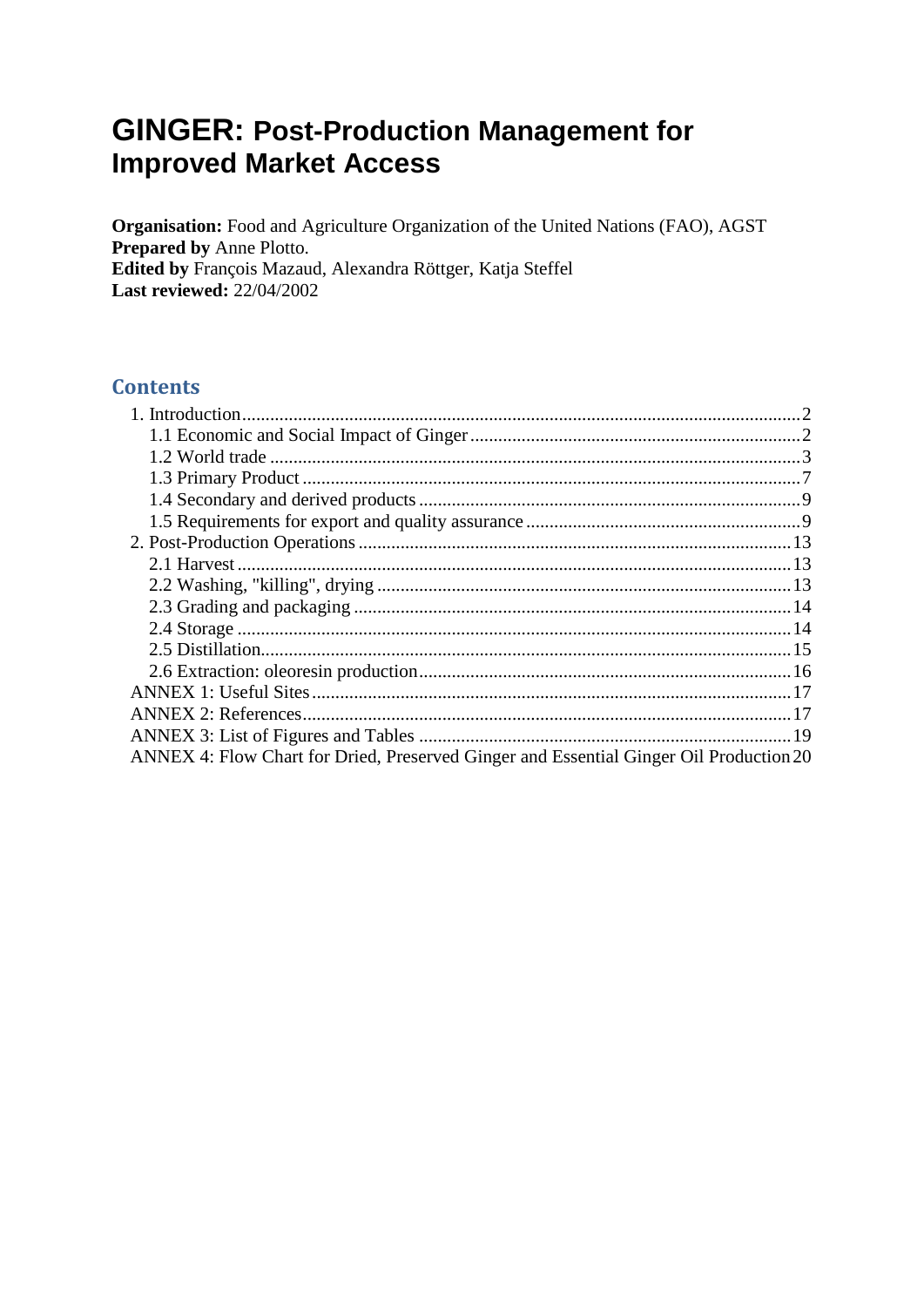# **1. Introduction**

Ginger is the underground stem (rhizome) of a perennial herb, which is used as a spice and as a preserve. The knobby rhizome is dug up when the 1 meter tall leaves and stems of the plant wither, which occurs between 6 and 12 months after planting. It is then prepared for market by either scalding, to produce black ginger, or by scraping and washing to produce white ginger. It is sold in the fresh condition or, more frequently, in a peeled and split dried form. Ginger is utilized widely as a spice, for pickles, candies and as a medicinal herb. It can be produced in many countries but it does best in moist, tropical conditions.



**Figure 1: Ginger Plant** (Zingiber officinale)<sup>45</sup>



**Figure 2: Ginger Rhizome** 

# <span id="page-2-0"></span>**1.1 Economic and Social Impact of Ginger**

In the 1980s, ginger world production was estimated at 100,000 t, but because of the several forms in which it is traded and the fact that a high proportion is consumed in the countries where it is grown or is used to provide seeds for the next crop, it is difficult to get accurate figures<sup>21</sup>. Other sources projected production to grow from  $300,000$  t in 1980, to 500,000 t in 1990, to 600,000tin 1998 <sup>38</sup>. India, China, Indonesia, Nigeria, the Philippines and Thailand are currently the main producers. India alone produced 232,510 t in 1996-97 on 70,910 hectares, and exported 28,321 t in 1997-9828. However, Indian exports decreased to 6,580 t in 2000-2001, and 8,000 t in 2001-20021. The International Trade Centre  $^{23}$  data show that China and Thailand were the major exporting countries in 1998-2000. China seems to be the preferred provider for Korea, while Pakistan buys most of its ginger from India. Indonesia also provides ginger to Malaysia, and Hong Kong before it became part the People's Republic of China. Brazil is the third exporter of dried ginger. The three leading exporting countries in 2000 were China, Thailand, and Brazil.<sup>23</sup>

World production of ginger oil, mainly from India and China, was estimated at 30t in  $1998^{38}$ , and  $100-200$  t in  $2000<sup>42</sup>$ , with the major importing countries being United States, Europe and Japan. Oleoresin production in the  $1980s$  was estimated at  $150 t.^{38}$  Most of the oleoresin is produced by the consuming countries, European Union and the United States. In addition, India produces and exports approximately 50 to 100 t annually.<sup>42</sup>

Globally, ginger represents 15-16% of the tonnage of spices imported from 1996 to 2000 (Table 1). In the US, ginger has risen to be among the highest 12 spices consumed, replacing fennel seeds. <sup>12</sup>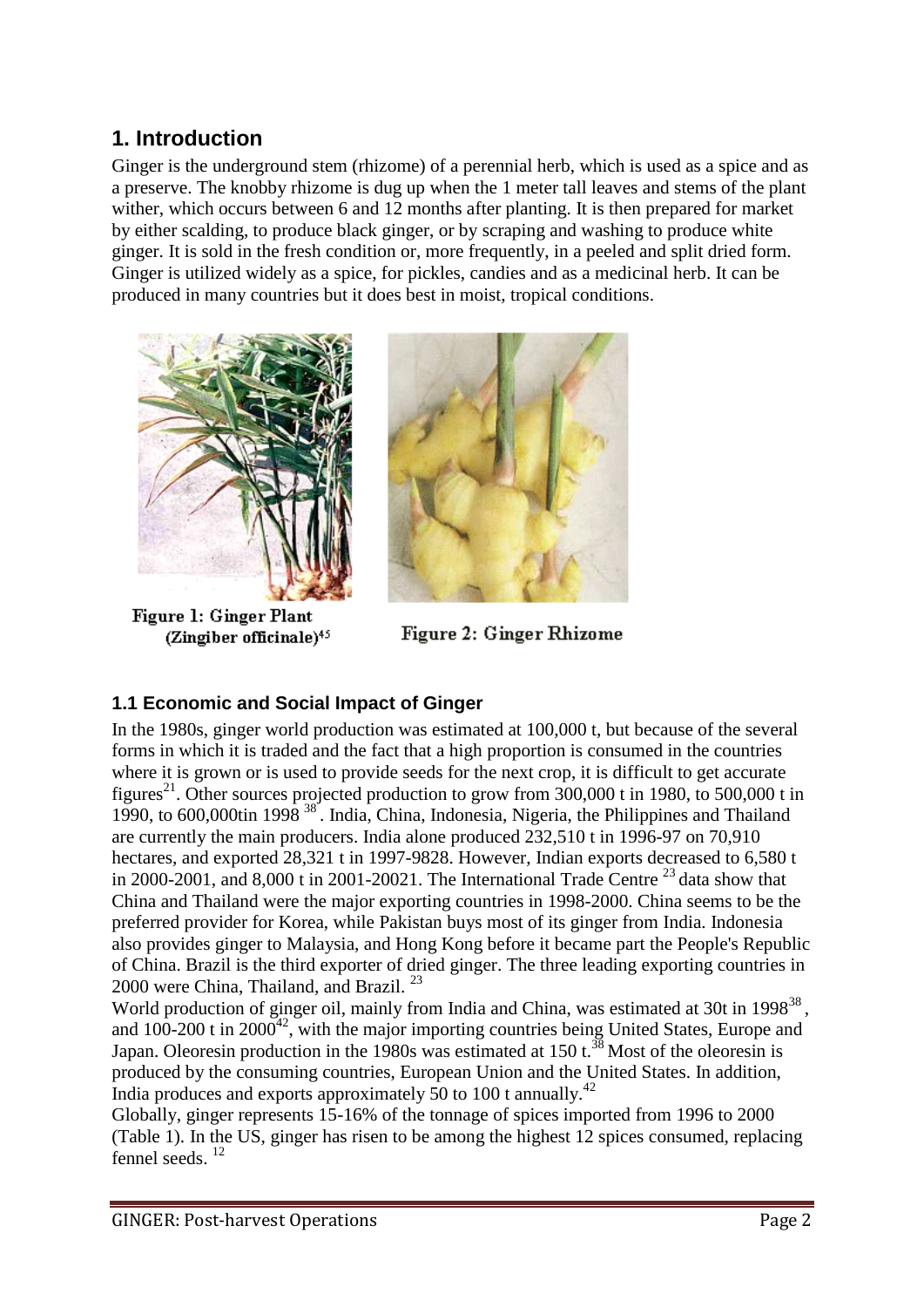|                                                                | 1996            | 1997 | 1998 | 1999 | 2000 |
|----------------------------------------------------------------|-----------------|------|------|------|------|
| Quantity (t)   151,559   167,466   169,454   173,840   192,838 |                 |      |      |      |      |
| % volume                                                       | 15.4            | 16   | 15.7 | 15.4 | 16.6 |
| $\sim$                                                         | T T T T A A A A |      |      |      |      |

**Table 1. Global import of ginger from 1999 to 2000 in volume (metric tons)**

*Source: ITC, 2002*

## <span id="page-3-0"></span>**1.2 World trade**

#### **1.2.1 Main consumption areas**

It is difficult to compare import data because they usually do not distinguish fresh from dried ginger. For instance, Japan is the number one importer of ginger, with 104,379 t in 2000, and no re-export.<sup>23</sup> But Japanese traditionally consume preserve ginger made from a mild fresh rhizome.<sup>21</sup> Therefore, the Japanese import data may be inflated by the weight of fresh ginger, in addition to the weight of dried ginger, and thus may not be comparable to other nations. Other major importing countries are: US (19,035 t), UK (10,337 t), Saudi Arabia (8,248 t), Singapore (import 7,566 t, re-export 2,989 t), Malaysia (import 7,652 t, re-export 1,334 t), Korea (6,805 t), the Netherlands (import 6,981 t, re-export 2,858 t), Canada (4,680 t), Germany, and France (Table 2). Both the Netherlands and Singapore serve as importing countries and re-export to neighboring countries (Netherlands), and other world countries (Singapore).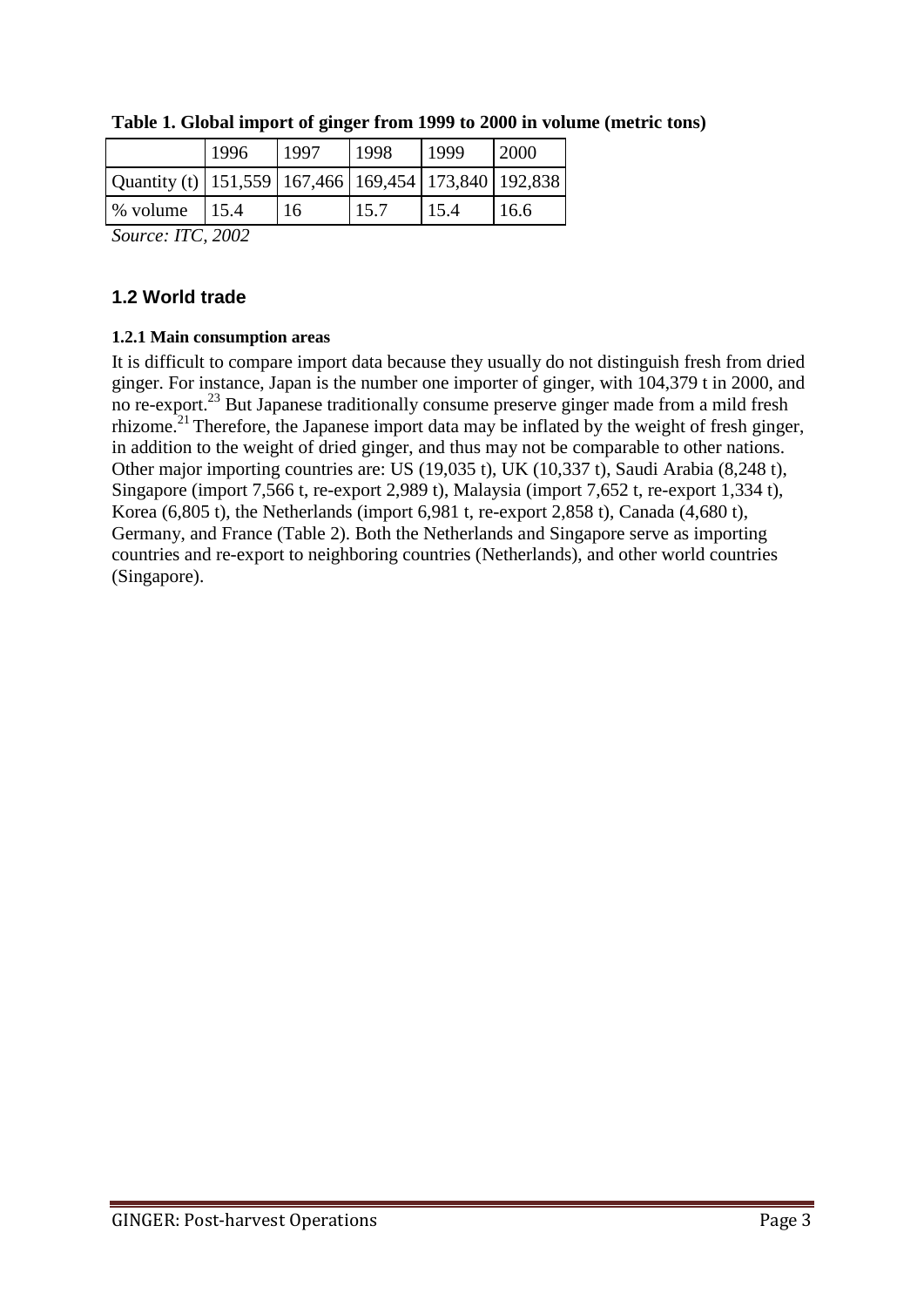|                           | 1996   | 1997   | 1998   | 1999   | 2000    |
|---------------------------|--------|--------|--------|--------|---------|
| Japan                     | 78,969 | 91,168 | 91,035 | 91,684 | 104,379 |
| <b>United States</b>      | 14,328 | 13,836 | 14,036 | 15,580 | 19,035  |
| <b>United Kingdom</b>     | 8,593  | 8,592  | 10,086 | 9,262  | 10,337  |
| Saudi Arabia              | 5,773  | 6,504  | 8,398  | 8,693  | 8,248   |
| Malaysia                  | 1,442  | 2,269  | 2,837  | 5,671  | 7,652   |
| Singapore                 | 2,489  | 1,753  | 2,760  | 3,969  | 7,566   |
| Netherlands               | 3,920  | 4,665  | 5,033  | 4,732  | 6,981   |
| Korea Rep.                | 488    | 5,635  | 2,578  | 1,003  | 6,805   |
| Canada                    | 3,700  | 4,731  | 4,952  | 4,605  | 4,680   |
| Germany                   | 1,832  | 1,721  | 2,054  | 2,110  | 2,310   |
| France                    | 1,438  | 1,408  | 1,567  | 1,331  | 1,358   |
| Hong Kong                 | 7,822  | 6,728  | 3,513  | 1,631  | 912     |
| Europe (other countries)  | 834    | 1,365  | 1,396  | 1,485  | 1,546   |
| South Africa              | 343    | 762    | 447    | 520    | 564     |
| Pakistan                  | 243    | 857    | 350    | 605    | 446     |
| Australia                 | 185    | 199    | 360    | 259    | 266     |
| Switzerland               | 197    | 211    | 245    | 249    | 264     |
| <b>Russian Federation</b> | 34     | 63     | 57     | 299    | 98      |
| Mexico                    | 84     | 76     | 145    | 65     | 93      |
| Poland                    | 102    | 133    | 171    | 25     | 65      |
|                           |        |        |        |        |         |

**Table 2: Quantities (metric tons) of ginger imports by country <sup>23</sup>**

*Source: ITC, 2002*

China and Thailand are the major ginger sources for most importing countries (Table 3). Brazil and Nigeria provide ginger to the United States, the United Kingdom, Germany and the Netherlands. India's exports dropped from  $28,268$  t in 1997-98 to 6,500 t in 2000-01.<sup>1</sup> Within the last decade China has become a major competitor overtaking some traditional exporting countries. In 1998, for the U.S. alone, ginger imports from China were 2,361 t, which rose to 12,459 t in 2002.<sup>39</sup> Saudi Arabia imported most of its ginger from Indonesia in 1996-1999, but the same amount was imported from China in 2000.<sup>23</sup>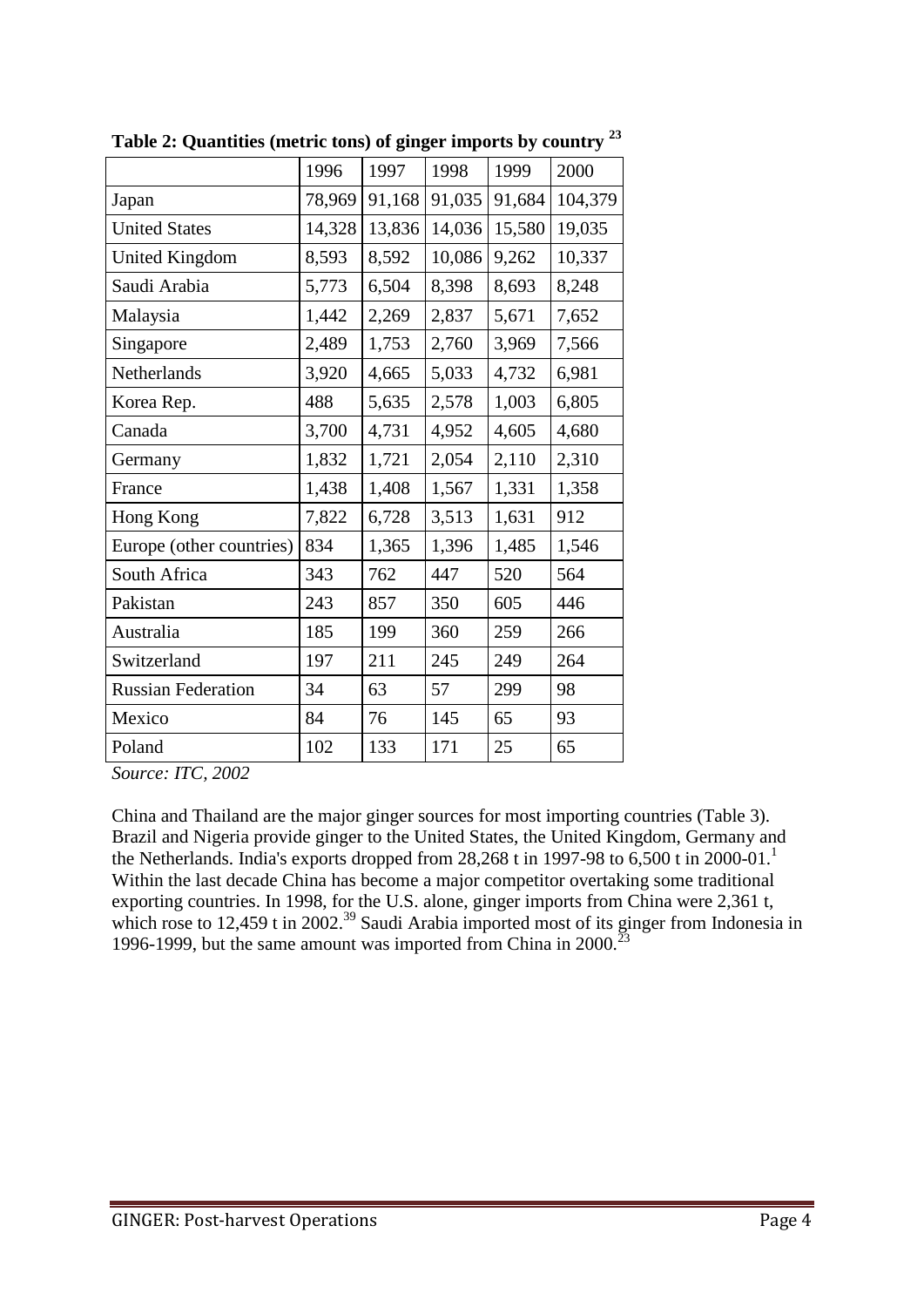|                  | China  | Thai-<br>land | <b>Brazil</b>                | India             | Malay-<br>sia            | Indo-<br>nesia               | Ni-<br>geria             | Others                | Total   |
|------------------|--------|---------------|------------------------------|-------------------|--------------------------|------------------------------|--------------------------|-----------------------|---------|
| Japan            | 69,448 | 30,227        | $\overline{\phantom{a}}$     | 99                |                          | 730                          | $\overline{\phantom{a}}$ | 3,626<br>(Taiwan)     | 104,379 |
| U.S.A.           | 10,565 | 1,808         | 3,312                        | 323               | $\qquad \qquad -$        | 62                           | 310                      | 1,272<br>(Costa Rica) | 19,035  |
| U.K.             | 1,796  | 3,804         | 2,285                        | 244               |                          | $\overline{\phantom{0}}$     | 800                      | 1,408                 | 10,337  |
| Saudi<br>Arabia  | 5,120  | 1,215         | $\overline{\phantom{0}}$     | 939               |                          | 536                          | 245                      | 193                   | 8,248   |
| Singa-<br>pore   | 5,301  | 897           | $\qquad \qquad \blacksquare$ | 3                 | 1,334                    | $\qquad \qquad -$            | $\overline{\phantom{a}}$ | 31                    | 7,566   |
| Malaysia         | 5,574  | 536           | $\overline{\phantom{a}}$     | $\overline{a}$    | $\qquad \qquad$          | 1,239                        | $\overline{\phantom{a}}$ | 303                   | 7,652   |
| Korea            | 6,784  | -             | $\overline{\phantom{a}}$     | $\qquad \qquad -$ | $\overline{a}$           | $\overline{\phantom{a}}$     | $\overline{\phantom{a}}$ | 21                    | 6,805   |
| Nether-<br>lands | 1,444  | 1,735         | 1,436                        | 124               |                          | $\overline{\phantom{a}}$     | 1,229                    | 1,013                 | 6,981   |
| Canada           | 2,362  | 684           | 474                          | 143               | $\overline{\phantom{0}}$ | $\overline{\phantom{a}}$     | $\overline{\phantom{a}}$ | 1,017                 | 4,680   |
| Germany          | 922    | 307           | 232                          | 26                |                          | $\qquad \qquad \blacksquare$ | 296                      | 527                   | 2,310   |

**Table 3. Major ginger imports (metric tons) in 2000 by country of origin)<sup>23</sup>**

*Source: ITC, 2002*

Most of the International Trade Center (ITC) data report ginger imports overall, without specifying the form, that is fresh, dried, or ground. ITC however does specify "except preserved". On the other hand, the American Spice Trade Association reports import data for "dried plant products used primarily for culinary purposes", data gathered from its members.<sup>12</sup> Therefore, for the United States alone, the difference accounted for 5,000 t of fresh product in 2000 (Table 4).

|  |  |  | Table 4: Ginger imports in the US (metric tons; US \$1000) |  |
|--|--|--|------------------------------------------------------------|--|
|--|--|--|------------------------------------------------------------|--|

|                                        | 1998   | 1999          | 2000   | 2001   | 2002   |
|----------------------------------------|--------|---------------|--------|--------|--------|
| Ginger, not ground $(t)^a$             |        | 13,778 15,277 | 18,682 | 18,053 | 20.097 |
| Value (US \$1,000)                     | 13,309 | 13,935        | 15,251 | 12,348 | 11,836 |
| Ginger, ground $(T)^a$                 | 258    | 303           | 374    | 1,023  | 1,018  |
| Value (US \$1,000)                     | 567    | 516           | 624    | 1,174  | 1,004  |
| Ginger, dried spice $(t)$ <sup>b</sup> | 2,827  | 4,336         | 4,942  |        |        |

<sup>a</sup>: Department of Commerce, U.S. Census Bureau, Foreign Trade Statistics (United States *Department of Agriculture, Foreign Agricultural Service, 2003).*

*b : American Spice Trade Association. Spice statistics 2000. Data not available for 2001 and 2002.*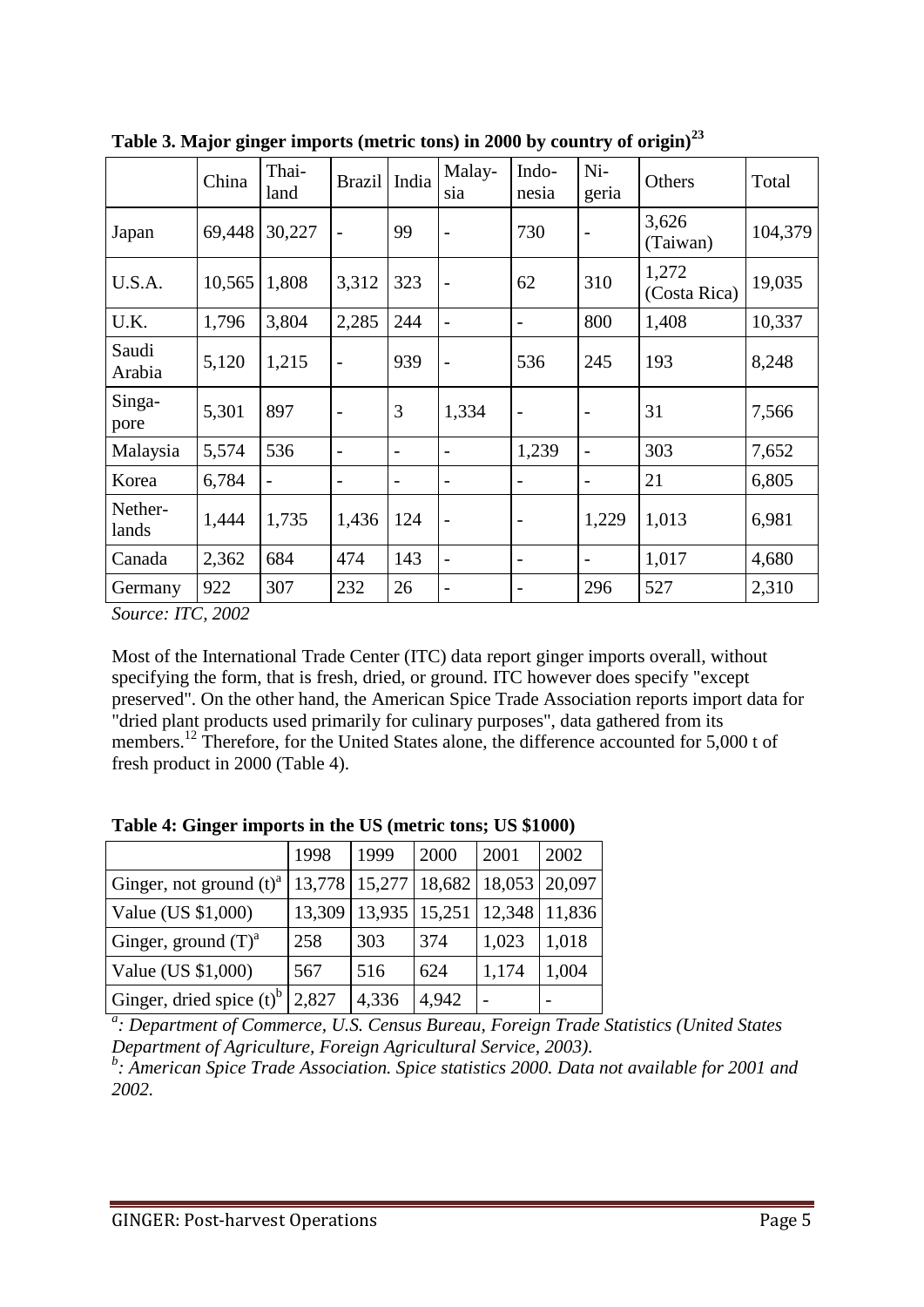#### **1.2.2 Trends in international prices**

Unit prices of ginger slightly decreased in the 4-years 1996-2000, from 1.35 to 0.81 \$ per  $kilogram<sup>23</sup>$ , while other crops such as vanilla, clove and nutmeg have seen their prices inflated by a speculative market.

|                      | 1996 | 1997                                            | 1998 | 1999 | <b>2000</b> |
|----------------------|------|-------------------------------------------------|------|------|-------------|
| Value                |      | 205,081   195,042   149,983   151,316   156,636 |      |      |             |
| $\vert$ (US \$1,000) |      |                                                 |      |      |             |
| % value              | 10.2 | 8.5                                             | 6.2  | 5.8  | 6.2         |

**Table 5: World import value (in US \$1,000s) of ginger from 1996 to 2000**

*Source: ITC 2002*

Comparison of value by country may be confounded since the product type imported is not specified. One can assume that the bulk of the product is dried whole rhizomes, but as soon as some processing occurs such as peeling, slicing or grinding, differential value is added, rendering the price per unit volume not comparable.

|         |         |        |        | 2000   |
|---------|---------|--------|--------|--------|
| 129,273 | 113,854 | 74,601 | 74,011 | 76,961 |
| 19,757  | 17,796  | 16,446 | 17,487 | 19,568 |
| 12,480  | 13,804  | 11,481 | 12,343 | 13,592 |
| 4,067   | 4,209   | 5,400  | 4,648  | 4,673  |
| 839     | 1,380   | 1,019  | 1,811  | 3,672  |
| 1,828   | 1,383   | 1,942  | 2,587  | 4,245  |
| 5,600   | 6,375   | 5,869  | 5,240  | 7,517  |
| 533     | 3,270   | 869    | 261    | 1,658  |
| 5,044   | 5,707   | 5,684  | 5,100  | 5,039  |
| 3,402   | 3,567   | 4,249  | 3,900  | 4,002  |
| 2,563   | 2,233   | 2,217  | 1,817  | 1,839  |
| 5,084   | 6,372   | 2,174  | 1,086  | 681    |
| 2,018   | 3,001   | 2,675  | 2,710  | 2,442  |
| 519     | 1,014   | 654    | 490    | 488    |
| 213     | 967     | 563    | 822    | 484    |
| 379     | 444     | 892    | 391    | 391    |
| 529     | 507     | 543    | 544    | 536    |
| 62      | 141     | 81     | 151    | 73     |
| 220     | 244     | 312    | 139    | 178    |
| 188     | 255     | 285    | 56     | 239    |
|         |         |        |        |        |

**Table 6: Value (US \$1,000s) of ginger imports by country**

*Source: ITC, 2002*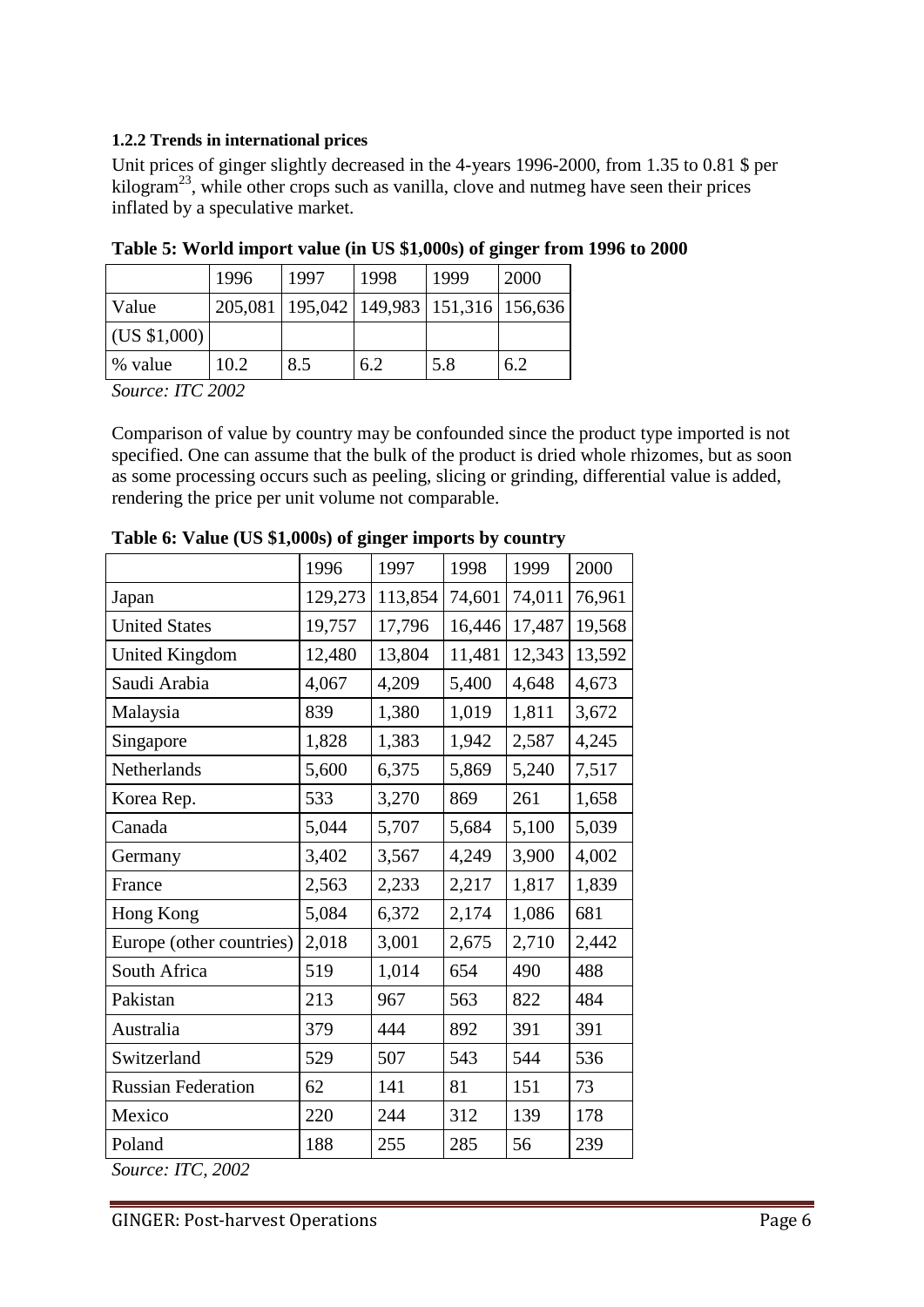## <span id="page-7-0"></span>**1.3 Primary Product**

#### *Fresh ginger*

Most fresh ginger is consumed locally in Asia. However, due to rising Asian immigrant populations, there has been an increasing demand for fresh ginger in Western Europe and Northern America.<sup>42</sup> The United States brings in fresh ginger produced in Hawaii.<sup>13</sup> Other sources of fresh ginger to the United States are South and Central American countries: Brazil, Costa Rica, Ecuador, Guatemala, Honduras, and Nicaragua.<sup>13</sup>



Figure 3. Fresh ginger<sup>48</sup>

#### *Dried ginger*

The country of production determines the types of ginger available to spice importers: Indian (Cochin and Calicut), Chinese, African (Nigeria and Sierra Leone), Jamaican, and Australian<sup>21</sup>. Indian (Cochin) and Jamaican gingers have a reputation of a high quality, with a light color and delicate flavor.38,42 Cochin ginger has a light yellow color while Calicut is more reddish-brown; both have a delicate odor and flavor, with some lemon-like aroma13,21; Indian ginger is mostly exported washed and dried, unpeeled or roughly peeled.

African ginger is darker in color and higher in monoterpene content, giving a more pungent aroma with camphoraceous notes; it has a high oil content and level of pungency, therefore it is usually preferred for the production of oils and oleoresins.<sup>38,42</sup>

Chinese dried ginger is exported as whole peeled with two grades, and sliced unpeeled. It is whiter than the Indian ginger, tends to be more fibrous and more bitter.<sup>13</sup>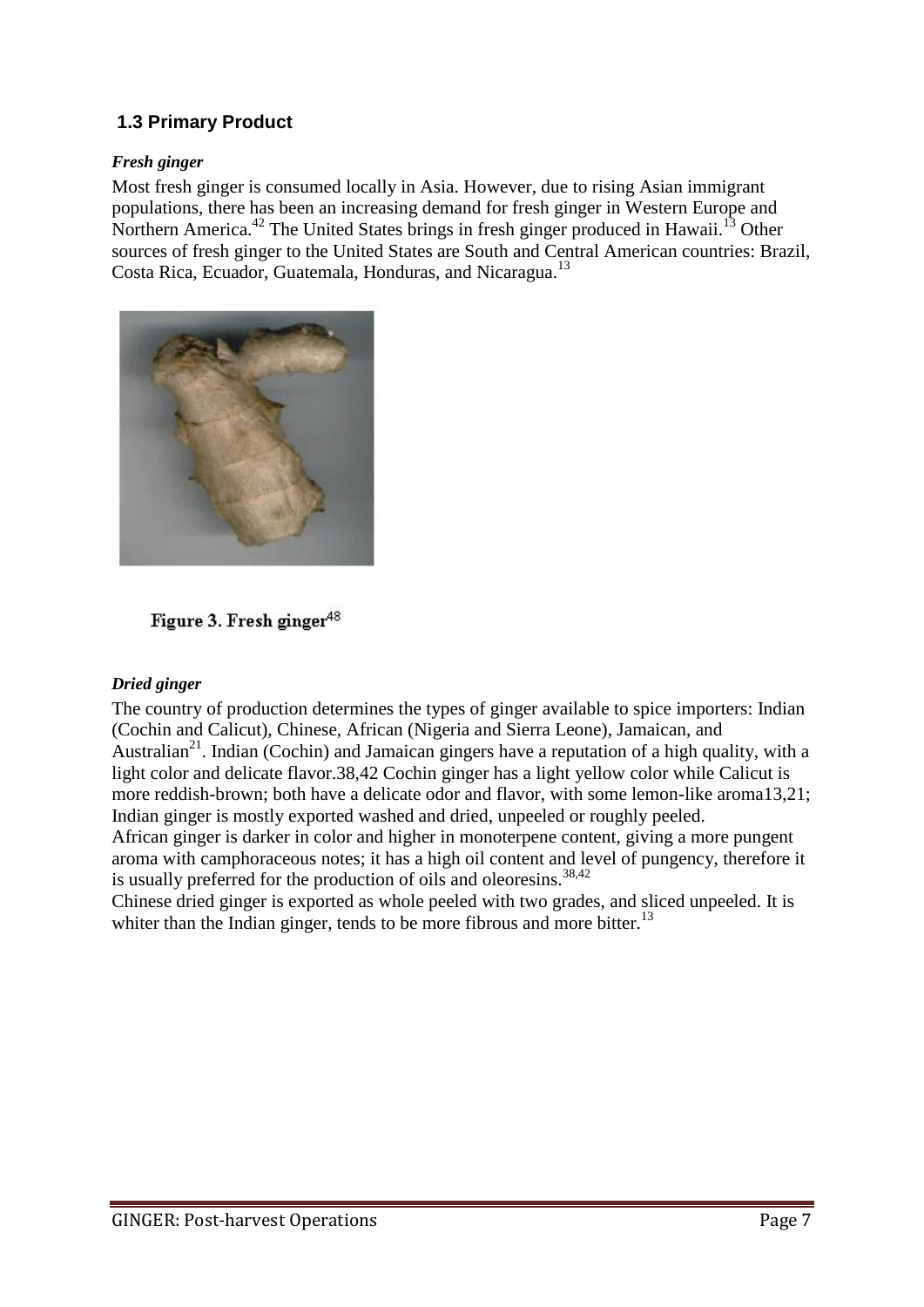

Figure 2. Dried ginger<sup>47</sup>

#### *Varieties*

Yield and oil characteristic and content vary with cultivar and environmental factors. There are many local varieties grown over the world. More than 400 accessions of ginger are maintained at the Indian Institute for Spice Research in Calicut, Kerala, India, and about 45 are at the research Institute for Spices and Medicinal Crops in Bogor, Indonesia.<sup>38</sup> The following Indian cultivars are results of selection by the Indian Institute for Spice Research with high yield and high oil content:

| Ginger                       | Fresh yield<br>(T/ha) | Maturity<br>$\frac{days}{9}$ | Oleo-<br>resin $(\% )$   | <b>Essential oil</b><br>(% ) | Crude<br>fiber $(\%)$ | Dry recovery<br>(% ) |
|------------------------------|-----------------------|------------------------------|--------------------------|------------------------------|-----------------------|----------------------|
| Rejatha <sup>a</sup>         | 23.2                  | 300                          | $\overline{\phantom{a}}$ | 1.7                          | 3.3                   | 23                   |
| Mahima <sup>b</sup>          | 22.4                  | 200                          | $\overline{\phantom{0}}$ | 2.4                          | $\overline{4}$        | 19                   |
| IISR-<br>Varada <sup>b</sup> | 22.6                  | 200                          | 6.7                      | 1.8                          | $3.3 - 4.5$           | 20.7                 |
| Suprabha                     | 16.6                  | 229                          | 8.9                      | 1.9                          | 4.4                   | 20.5                 |
| Suruchi                      | 11.6                  | 218                          | 10                       | $\overline{2}$               | 3.8                   | 23.5                 |
| Suravi                       | 17.5                  | 225                          | 10.2                     | 2.1                          | $\overline{4}$        | 23.5                 |
| Himagiri                     | 13.5                  | 230                          | 4.3                      | 1.6                          | 6.4                   | 20.6                 |
| Rio-de-<br>Janeiro           | 17.6                  | 190                          | 10.5                     | 2.3                          | 5.6                   | 20                   |

**Table 7: Characteristics of Improved Cultivars from the Indian Institute for Spice Research 1,2,10,32**

<sup>a</sup> Rejatha and Mahima are germplasm selections of the Indian Institute of Spice Research, *released in 2001. Percent oleoresins not given.*

*b IISR-Varada is a germplasm selection of the Indian Institute of Spice Research, released in 1996*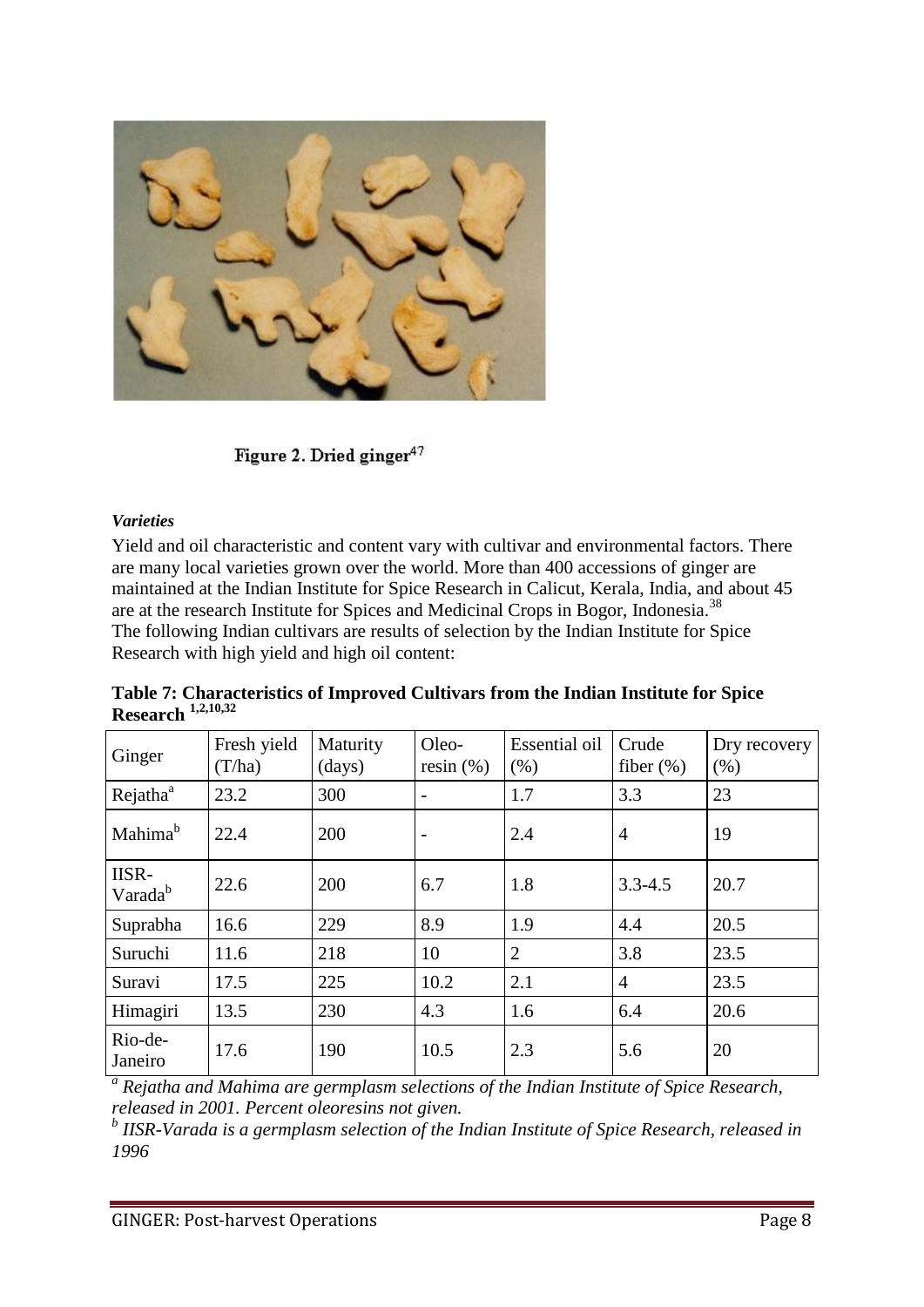1 http://www.indianspices.com/html/s1926pac.htm

2 http://www.iisr.org/varieties/

## <span id="page-9-0"></span>**1.4 Secondary and derived products**

#### *Candies and preserves*

Chinese ginger has been the standard for ginger preserved in syrup.<sup>38</sup> Australia has also developed a ginger industry, and it exports mostly candied rhizomes<sup>13</sup>, reputed to have "superior and consistent quality". $42$ 

#### *Essential oil and oleoresins*

Essential oil is obtained by steam distillation, while oleoresins are obtained by solvent extraction. Therefore, essential oils contain the volatile fraction of the spice, while the oleoresins contain the volatile fraction, as well as components that are soluble in the solvent used in the extraction process.

Oils and oleoresins are preferred to dried spices as flavoring by the food industry, because they are more stable, cleaner, free from contaminations, and can be standardized by blending oils from different sources <sup>32</sup>.

Gingerols are responsible for the ginger pungency, with (6)-gingerol being the most abundant<sup>16,19</sup>; however gingerols are decomposed by heat during the distillation process, and thus are found at higher concentrations in the oleoresin extractives.<sup>42</sup> Other compounds with a pungent characteristic are zingerone and shogaols<sup>19</sup>, both degradation products of gingerol.<sup>16</sup> Oleoresin production used to be performed in the importing country, but recently, more producing countries see the value-added of making their own extractives.<sup>13</sup> Essential oils are used in the manufacture of soft drinks, ginger beer, and in food preparation. *Ginger paste*

#### With increasing ginger production in Hawaii, canned ginger paste was made experimentally as a value-added product.<sup>14</sup> The instability of flavor components and color of this experimental paste resulted in a product that could not be commercialized beyond 8 weeks. In India, a ginger paste is traditionally made with 50% sliced and macerated ginger, 35% garlic, and  $15\%$  salt.<sup>42</sup>

#### *Nutraceuticals*

In India, ginger enters in the preparation of many aryuvedic formulations, "aryuveda" being the traditional Indian medical discipline.<sup>28</sup> In the United States and Europe, ginger preparations are sold as nutraceuticals or over-the-counter remedies against nausea, motion sickness, and migraine<sup>26</sup>. It is listed in the *German Commission E Monographs* as an approved phytomedicine against dyspepsia and to prevent motion sickness.

#### <span id="page-9-1"></span>**1.5 Requirements for export and quality assurance**

#### **1.5.1 Cleanliness specifications for spices**

In 1969, the U.S.-Food and Drug Administration has come to an agreement with spice importers in the United States that the industry would control spice sampling and analysis prior to entering the food consumer market. Since then, the American Spice Trade Association (ASTA) has established standards for Cleanliness Specifications and assured through its approved laboratories that no spices enter the food market if not meeting the criteria. Contaminated or adulterated spices would need proper sanitation and reconditioning, or would be returned to the exporting country. The standards were changed over the years to also reach FDA requirements for foods. The ASTA Cleanliness Specification have become a standard for most exporting countries, who have built their facilities to meet those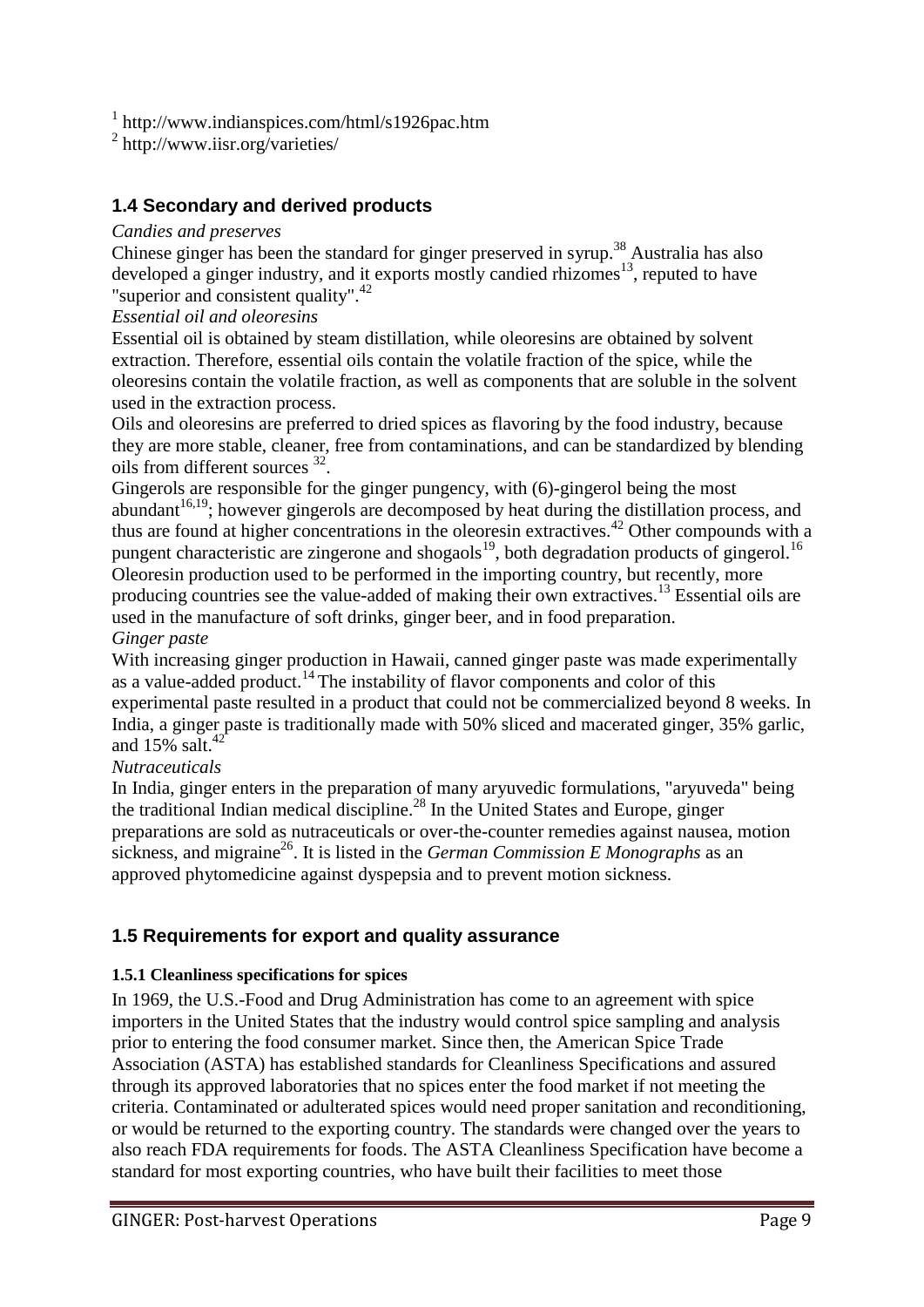requirements. Importing countries that do not have specified standards may use ASTA's specifications.

| Whole<br>insects,<br>dead | Excreta,<br>Mammalian | Excreta,<br>Other | Mold                                       | <b>Insect Defiled/Infested</b>            | Extraneous<br>Foreign<br>Matter1 |
|---------------------------|-----------------------|-------------------|--------------------------------------------|-------------------------------------------|----------------------------------|
| by count                  | by $mg/kg$            |                   |                                            | by $mg/kg$   No more than 3% moldy pieces | % by weight                      |
| $\overline{4}$            | 6.6                   | 6.6               | and/or insect infested pieces by<br>weight |                                           | 1.00                             |

**Table 8: ASTA Cleanliness Specifications for Ginger<sup>11</sup>**

*1 extraneous matter includes but is not restricted to: stones, dirt, wire, string, stems, sticks, non toxic foreign seeds, excreta, manure, and animal contamination.*

ASTA sampling guidelines are as follows: precisely weighed samples are passed through a sieve (U.S. Standard No 8, or standard pepper sieve No 9) with a white paper underneath to observe foreign matter, insects and mammalian excreta. Rhizomes are examined for mold and defiling insects. Foreign matter is reported by count for insects or by weight **[1](http://www.fao.org/inpho/content/compend/text/ch27/ch27.htm#note1)**. EU-member countries such as the U.K., Germany and the Netherlands have their own specifications. The European Spice Association (ESA) has a set of "quality minima for herbs and spices", but has yet to finalize the cleanliness specification standards for spices and spice products.

**Table 9: European Spice Association (ESA) Minimum Quality Standards for Ginger**

| Total Ash(%<br>$w/w$ ) max | Acid Insoluble<br>Ash $(\% w/w)$ max | Moisture(%<br>$w/w$ ) max | Volatile<br>oil(v/w) min |
|----------------------------|--------------------------------------|---------------------------|--------------------------|
| (ISO 928)                  | (ISO 930)                            | (ISO 939)                 | (GSO 6571)               |
| 8:00 <sup>a</sup>          | $\gamma$ b                           | 12 <sup>a</sup>           | $1.5^{\text{a}}$         |

*a :Indian Standards Institute*

*b :European Spice Association*

Extraneous matter and foreign matter should not exceed 1% and 2%, respectively. Should be free from live and/or dead insects, insect fragments and rodent contamination visible to the naked eye (corrected if necessary for abnormal vision).

Microbiology: Salmonella must be absent in (at least) 25 g of material. Yeast and mold:  $10^5/g$ (target), absolute maximum:  $10^6$ /g. E.Coli:  $10^2$ /g (target), absolute maximum:  $10^3$ /g. The European Union has fixed limits for aflatoxin, which should not exceed 10 ppb (total aflatoxins), and 5 ppb for aflatoxin B1. Individual European Union member countries have their own limits varying from 1 to 20 pp[b](http://www.fao.org/inpho/content/compend/text/ch27/ch27.htm#note2). In the United States, it should not exceed 20 ppb<sup>2</sup>.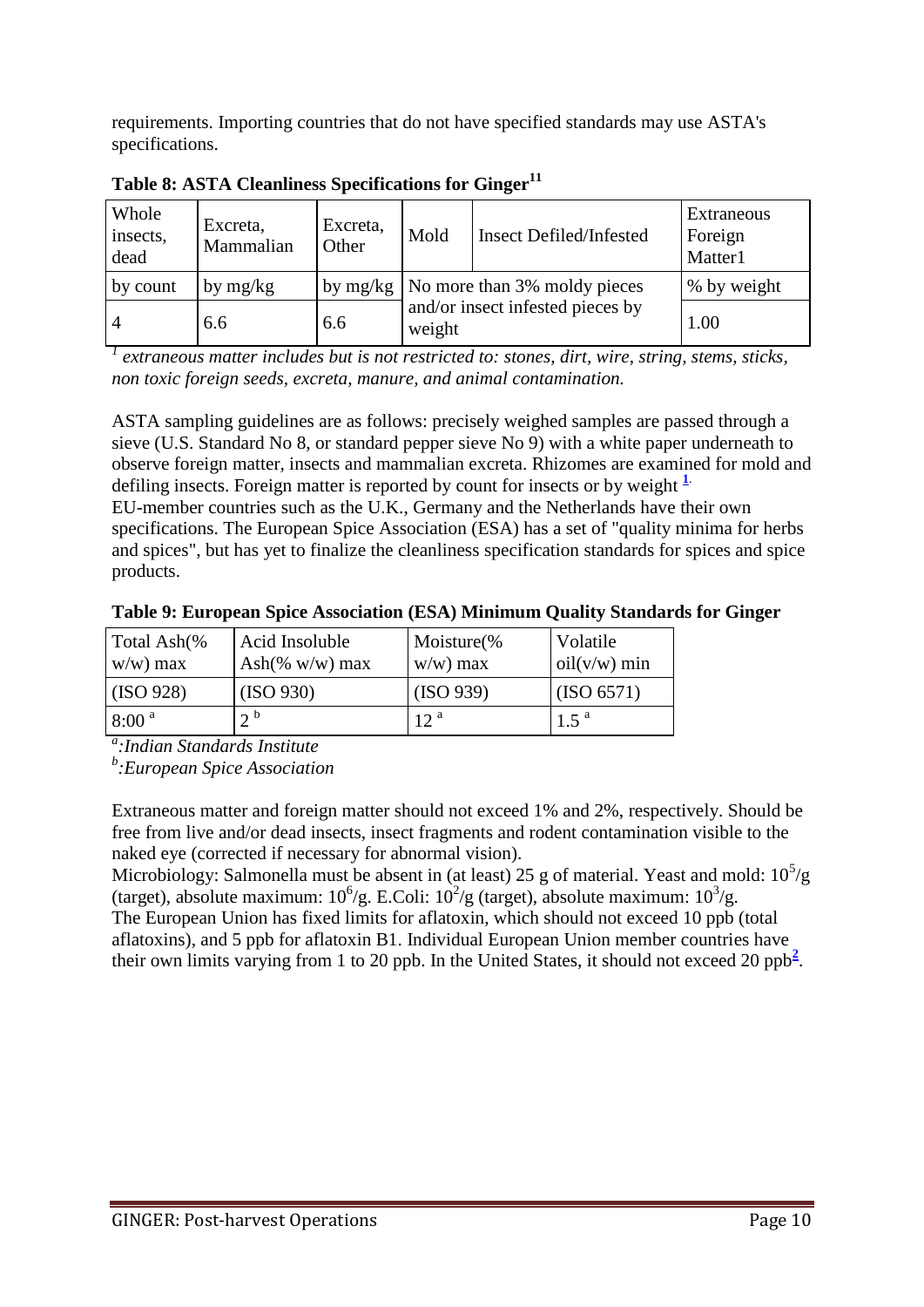#### **1.5.2 Essential oil specifications**

The Food Chemical Codex standards for ginger oil are the following:

| Standard                                         | Value              | ISO method   |
|--------------------------------------------------|--------------------|--------------|
| Relative density at $20 \degree C$   0.870-0.882 |                    | ISO 279-1981 |
| Refractive index                                 | 1.488-1.494        | ISO 280-1976 |
| <b>Optical rotation</b>                          | $-47$ ° to $-28$ ° | ISO 592-1981 |
| Saponification number                            | Not more than 20   |              |

**Table 10: Food Chemical Codex Standards for Ginger Oil**

Oleoresins standards as defined by the U.S. Essential Oil Association are as follows:

#### **Table 11: Oleoresins standards as defined by the U.S. Essential Oil Association**

|                  | Volatile oil content   18-35 ml per 100 g |
|------------------|-------------------------------------------|
| Refractive index | $1.488 - 1.498$                           |
| Optical rotation | $-30^{\circ}$ to $-60^{\circ}$            |

Ginger oil and oleoresins may be standardized to meet specific product requirements. However, when this procedure is done, the product must be labeled WONF (With Other Natural Flavors), with the a[d](http://www.fao.org/inpho/content/compend/text/ch27/ch27.htm#note3)ded natural flavor identified<sup>3</sup>.

#### **1.5.3 Requirements for organic spices and products**

To be sold as "organic", a product must be certified by an accredited certification body. There are slight differences in standards between countries. IFOAM, the International Federation of Organic Agriculture Movement, has established organic production, processing and trading standards, and tried to harmonize certification systems worldwide.<sup>36</sup> National and regional governments are also trying to work under a compatible minimum set of standards. The European Union (EU) has established basic regulations for organic products in 1991 (Council Regulation 2092/91), which apply to all products marketed as "organic", "biologic", "ecologic", "biodynamic", or similar terms. Imports may be accepted through procedures conforming to the exporting country's regulations, or by review of the certification documents, which accompany each shipment.

The EU regulation sets a minimum standard, and member states or private certification bodies may certify to standards that meet or exceed EU regulation 2092/91. In the United States, the Organic Food Production Act (OFPA) was passed into law in 1990, and since October 2002 has made organic production and processing uniformly regulated across all of the United States. The Agricultural Marketing Service (AMS) branch of the U.S. Department of Agriculture is administering the National Organic Program **<sup>4</sup>** [.](http://www.fao.org/inpho/content/compend/text/ch27/ch27.htm#note4)

To be labeled "organic", a product must be grown following organic agricultural practices. Post harvest handling and processing must be done in certified facilities, whether on the farm or in food packing or processing facilities. Only mechanical, thermal or biological methods can be used in organic processing. The use of genetically modified organisms (GMO) (plants, animals or bacteria) and products of GMO are prohibited in organic production. Likewise, ionizing radiation and sewage sludge are prohibited from organic agricultural practices. Labels of organic products must identify the certification body.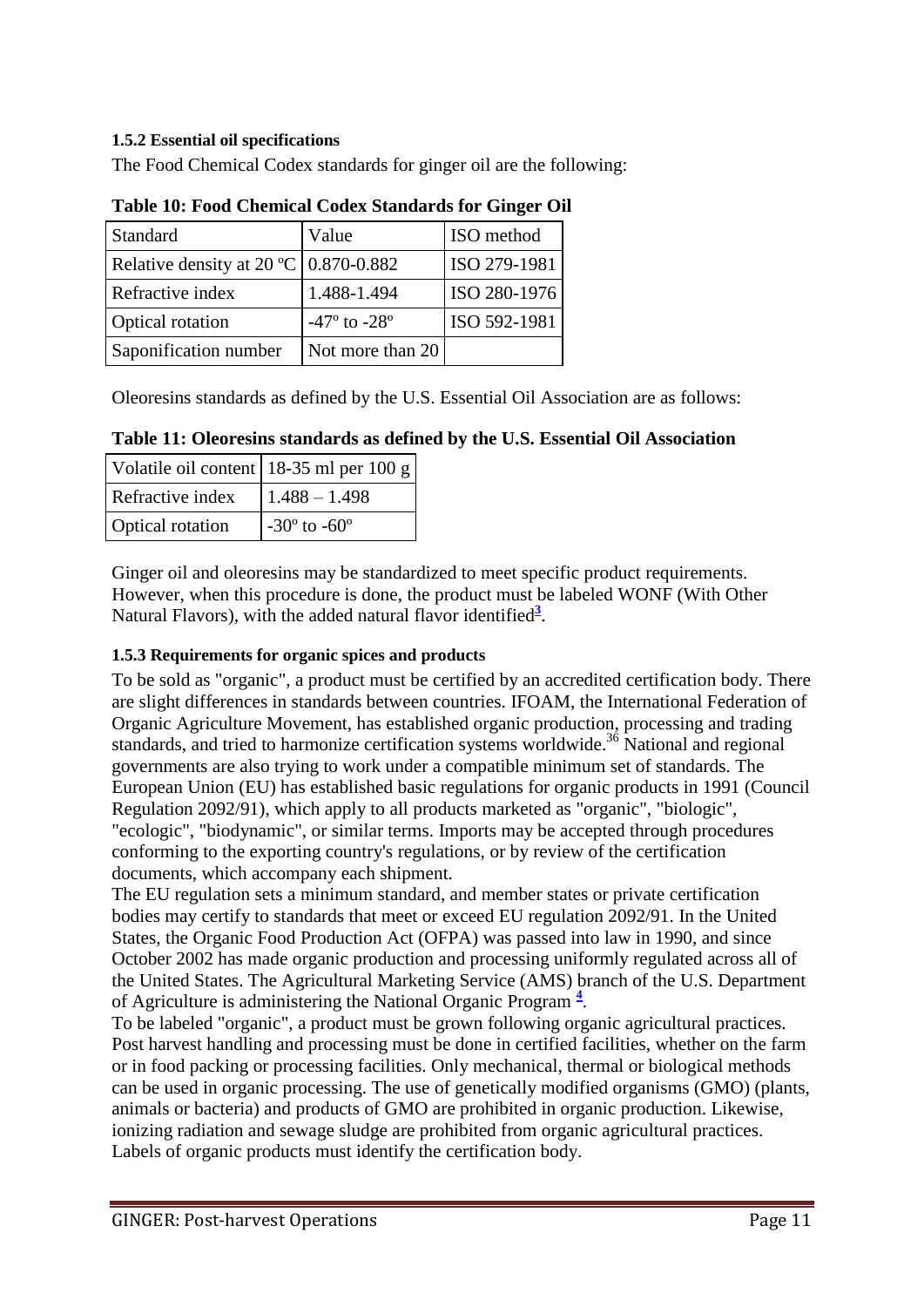In general, the Japanese organic standards (Japan Agricultural Standards, JAS) follow the U.S. NOP standards. However, JAS does not allow organic labeling on products that contain less than 95% organic ingredients (the EU and NOP allow labeling "made with organic ingredients" for products that contain between 70% and 95% organic ingredients). In addition to standards pertaining to the production of organic products, IFOAM basic standards include environmental and social justice requirements. For example, IFOAM basic standards<sup>6</sup> include "2.1.1: operators shall take measures to maintain and improve landscape and enhance biodiversity quality"; "8.1: operators shall have a policy on social justice"; "8.5: operators shall provide their employees and contractors equal opportunity and treatment, and shall not act in a discriminatory way"; and "8.6: children employed by organic operators shall be provided with educational opportunities".

IFOAM, EU and U.S. organic standards include lists that allow the use of specific synthetic, non-agricultural or non-organic agricultural substances. If a substance does not appear on those lists, it must not be used on an organic product, in the process or as an ingredient. Those lists differ slightly, and operators producing for export markets to Europe, United States and Japan should consult and compare those lists carefully to assure compliance in each country**<sup>5</sup> [6](http://www.fao.org/inpho/content/compend/text/ch27/ch27.htm#note6)** .

To comply with organic standards and practices, the operator must document all farming and post-harvest activities. The following records must be maintained: farm field map, field history, activity register, input records including purchases, output records including sales, harvest records, storage records, pest control records, movement records, equipment cleaning and labeling. All such documentation must meet specific standards that are enumerated in directives issued by the certification agencies.

In the processing plant, the operator must present an "organic handling plan" that will show how contamination from prohibited materials and commingling with non-organic products will be prevented. This includes a detailed description of the process, receiving and storage of ingredients and finished products, cleaning and sanitation of the processing equipment, facilities pest management, and a documentary "paper trail" that must permanently record all of the above.

For the spice and oleoresins production, ionizing radiation and the use of volatile synthetic solvents are prohibited for use in the processing of organic products.

<sup>1</sup>Percent calculation formula are given in the ASTA Cleanliness Specifications manual, method 14.1, page 13-17 $^{11}$ 

<sup>2</sup>Detailed specifications for quality standards, pesticide residues and aflatoxin levels for some individual European countries may be found at:

<http://www.indianspices.com/html/s1490qua.htm>

6 EU lists for processing are under Annex VI-A, VI-B, and VI-C. EC 2092/91 regulation and amendments may be found by searching Euro-lex, at: [http://europa.eu.int/eur-](http://europa.eu.int/eur-lex/en/search/search_lif.html)

lex/en/search/search lif.html, using the year descriptor "1991" and document number "2092".

<sup>&</sup>lt;sup>3</sup>For further details, see CFR 21, Part 101.22: http://vm.cfsan.fda.gov/~lrd/CF101-22.html <sup>4</sup>see final rules in the Federal Register (7 CFR Part 205, 2000).

<sup>&</sup>lt;sup>5</sup>For reference, the IFOAM lists are contained in Appendices 1, 2, 3, and 4 of the IFOAM basic standards6. The USDA National List for allowed non organic (non agricultural and agricultural) ingredients is under § 205.605 and § 205.606 of the Federal Register, Vol. 65, No 246, and can be found at:<http://www.ams.usda.gov/nop/NationalList/FinalRule.html>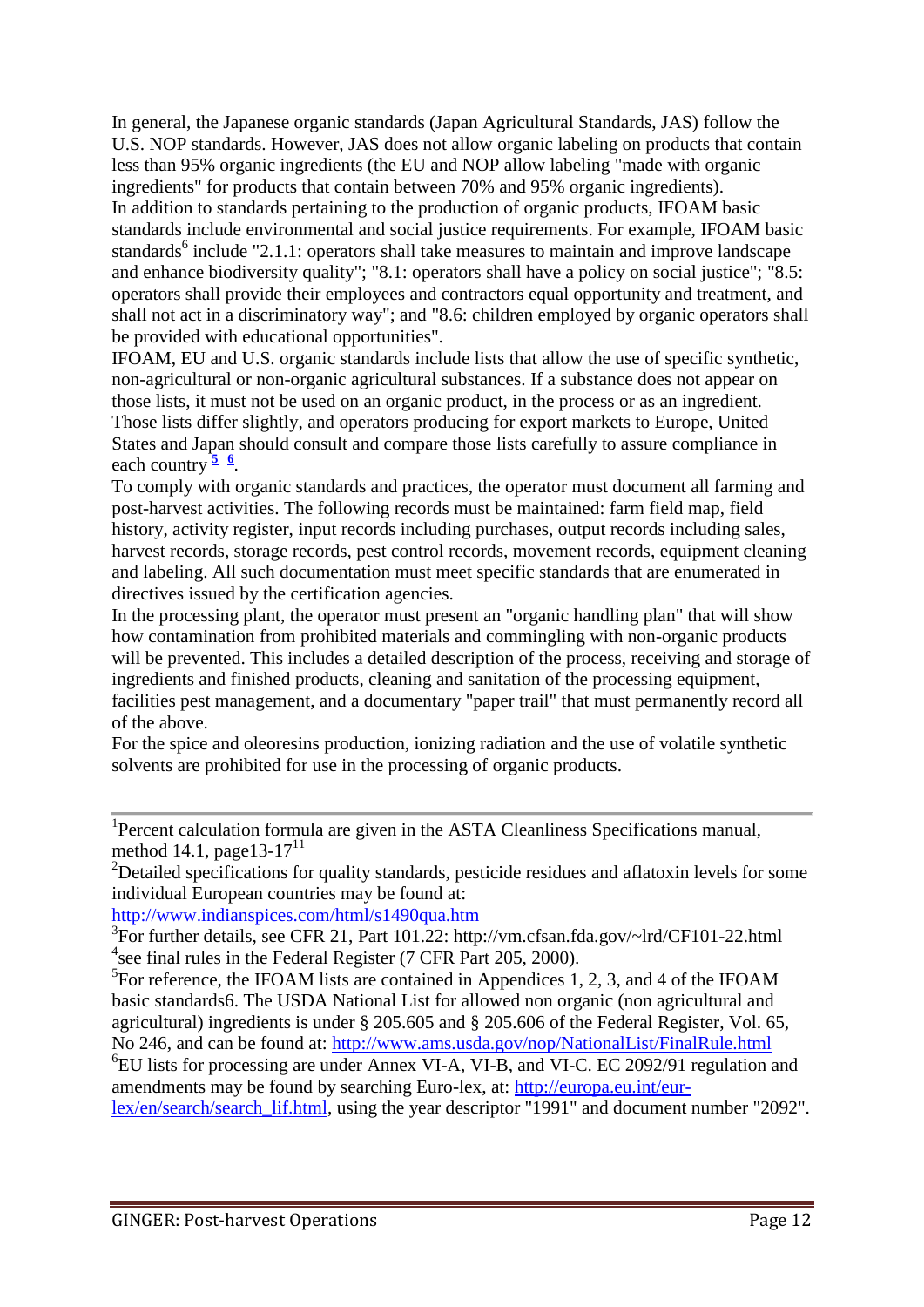# <span id="page-13-0"></span>**2. Post-Production Operations**

## <span id="page-13-1"></span>**2.1 Harvest**

The time of harvest after planting depends on the end-use. For fresh products and preserves, one should harvest rhizomes while they are still tender, low in pungency and fiber content, therefore before they are fully mature.<sup>38</sup> Harvest for dried spices and oil is best at full maturity, when the leaves turn yellow; leaving the rhizomes in the ground past that stage may reduce pungency and oil content, and increase the fiber content.<sup>38,42</sup> Maximum oil and oleoresin contents are between 150 and 170 days after planting under Kerala's conditions.<sup>3</sup> In Hawaii, (6)-gingerol, the pungent constituent of ginger, increased over time in rhizomes of 'Hawaiian' cultivar as measured on a fresh-weight basis, while it reached a peak 16 weeks after planting on a dry-weight basis, decreased and increased again to reach a second peak at 24 weeks.<sup>15</sup> Likewise, the maximum oleoresin content was reached after 28 weeks on a freshweight basis. Time from planting to maturity may be highly affected by the type of soil in which ginger is grown. $42$ 

In summary, the best harvest time for each end-use is:

For fresh consumption: 5 months

For preserved ginger: 5-7 months

For dried ginger: 8-9 months, when leaves start yellowing

For essential oil production: 8-9 months

Harvest for planting material is further delayed until the leaves are completely dried out.<sup>21</sup> Rhizomes may be left in situ, with the leaves cut serving as a mulch, and dug when needed. $38$ Alternatively, they may be dug out, treated with fungicide and insecticide, dried in the shade, and stored in pits covered with sand.<sup>10,21</sup>

Harvest is by manually lifting the rhizomes from the soil, that may have been loosen at first.<sup>21,42</sup> In some countries such as Australia, harvest may be fully mechanized using special equipment; the crop must be planted in such way that interspacing between rows is adapted to equipment.<sup>42</sup> Care should always be taken to assure integrity of the rhizomes during harvest and postharvest handling.

## <span id="page-13-2"></span>**2.2 Washing, "killing", drying**

Fresh rhizomes should be washed, and cleaned from debris, shoots and roots. When available, pressure washing is preferred as it is more efficient and tends to reduce the microbial load<sup>33</sup>. Traditionally, rhizomes are killed by a 10 min. immersion in boiling water, which also inactivates enzymatic processes, then sun-dried.<sup>38, 42</sup> Another method is to scrape, peel, or slice rhizomes prior to drying. Peeling or scraping is advised for reducing drying time, thus minimizing mold growth and fermentation.<sup>33</sup> However, while this process decreases the fiber content by removing the outside corky skin, it also tends to remove some of the oils constituents, as they are more concentrated in the peel, and therefore reduces some of the pungency.38,42 The peeled rhizomes may be bleached to improve appearance. After peeling and washing, rhizomes are first soaked in water for 2 to 3 hours, then steeped in a solution of 1.5 to 2.0% lime (calcium oxide) for 6 hours, then drained and sun-dried<sup>33</sup>. This procedure is used when a light bright color is desired. The Indian Spice Board recommends the following sequence for preparing dry spices: soaking in water overnight to loosen the soil, peeling/scraping with pointed-end bamboo splinters, washing off the residual peel, sun drying for one week, soaking in 2% lime for 6 hours, and final drying

(www.indianspices.com/html/s1926pac.htm).1 Drying should be done to 8-10% moisture, and should not exceed 12%.21 Expected weight loss during drying is  $60-70\%$ <sup>42</sup>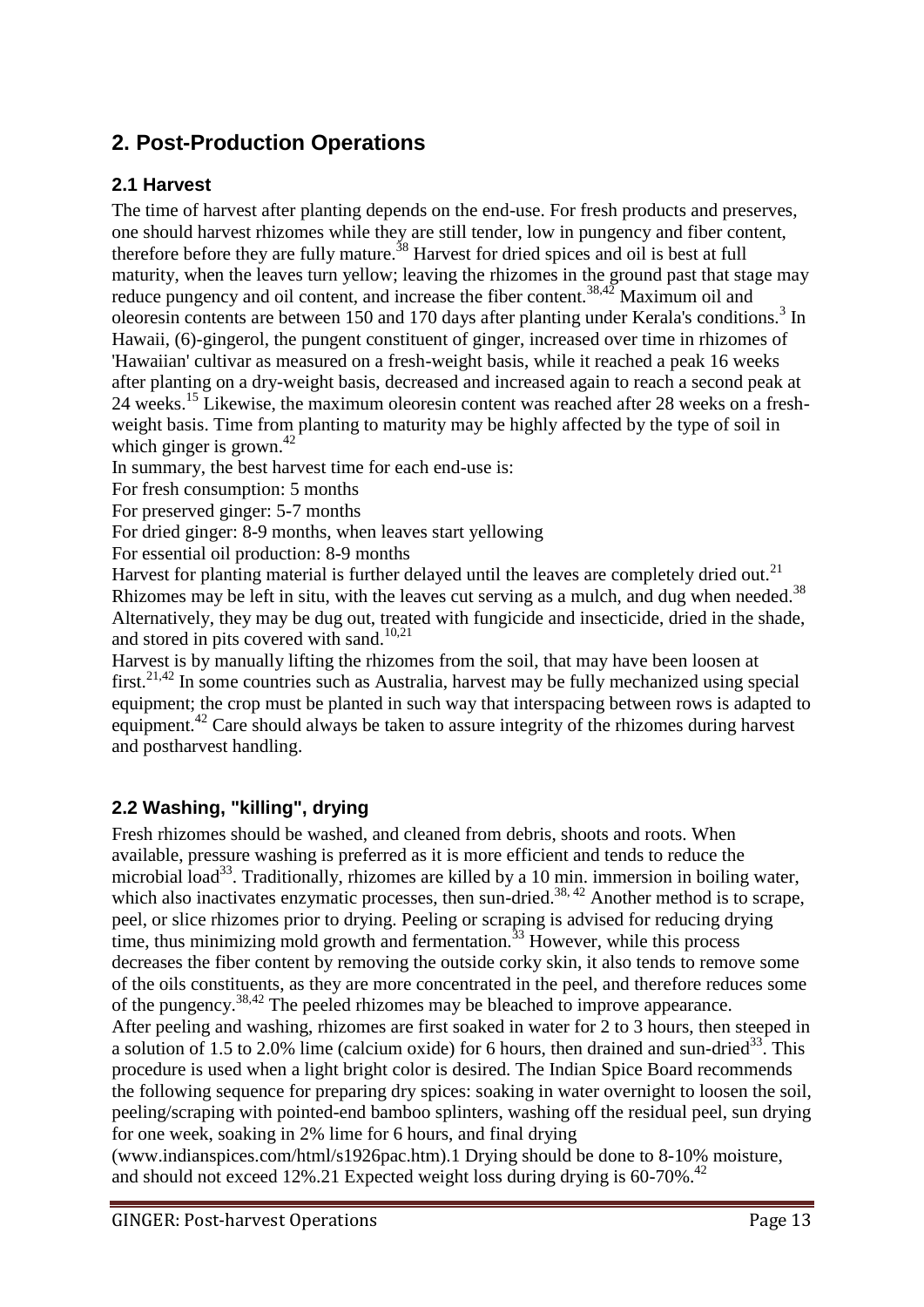Cleaning and drying procedures should be done as fast as possible after harvest to ensure minimum loss from microbial contamination, mold growth and fermentation. Mechanical washers, slicers, and solar or hot air driers may help minimize contamination from dust during post harvest handling operations.<sup>42</sup> Sun-drying peeled ginger takes 7 to 9 days to reach a moisture content of 7.8% to 8.8%.<sup>33</sup> If the ginger is sliced, it takes only 5 to 6 hours by using a cross-flow drier, while it takes 16 to 18 hours to dry scraped whole ginger using the same equipment and conditions. Mechanical drying will ensure a more homogenous and cleaner product. When drying with hot air, care should be taken to adjust air flow and temperature. Drying should not exceed the critical temperature of 60 ºC to avoid flesh darkening and discoloration.<sup>33</sup>

Specific equipment is suggested for optimum cleaning of the dried rhizomes.<sup>33</sup> An air screen separator will help remove dead insects, excreta and extraneous matter, while a rotary knife cutter with a screen separator will help remove residual insects and other extraneous matter.

## <span id="page-14-0"></span>**2.3 Grading and packaging**

Quality specifications are imposed by the importing country, and pertain to cleanliness specifications rather than quality of the spice (see cleanliness specifications in 1.5.1below). Proper care must be taken to meet minimum requirements, otherwise a lot may be rejected and need further cleaning and/or disinfection with ethylene oxide or irradiation. Bulk rhizomes may be packed in jute sacks, wooden boxes or lined corrugated cardboard boxes for shipping<sup> $42$ </sup>. The following terms are used to describe the various forms of dried rhizome.

Peeled, scraped, uncoated: whole rhizome with the corky skin removed

Rough scraped: whole rhizome with the skin partially removed

Unpeeled or coated: whole rhizome with skin intact

Black ginger: whole rhizomes scalded before being scraped and dried

Bleached: whole rhizome treated with lime or diluted sulfuric acid

Splits and slices: unpeeled rhizomes, split or sliced

Ratoons: second growth rhizomes, small, dark and very fibrous."<sup>42</sup>

Dry slices or powder are packaged in Kraft multi-wall laminated bags.<sup>21,22</sup> Some laminates may be better than others due to film permeability. Whichever film is used, storage in a cool and dry environment is crucial for dry spices.

# <span id="page-14-1"></span>**2.4 Storage**

#### *Dried spices*

Dried rhizomes, slices, or splits should be stored in a cool environment  $(10-15^{\circ}C)$ . When stored at room temperature (23-26 ºC), losses of up to 20% oleoresin (dry weight) were observed on dry ginger after 3 months, and the content of  $(6)$ -gingerol decreased  $^{29}$ <sup>[7](http://www.fao.org/inpho/content/compend/text/ch27/ch27_02.htm#note7)</sup>. It is therefore recommended to extract or distill dried ginger rapidly, if cold storage is not available, when oil or oleoresin is the final product. The importance of a dry storage for dried ginger destined for distillation can only be emphasized because additionally, mycotoxins from mold may be co-distilled with the essential oil.

Mold and bacteria developing on dried rhizomes may be efficiently controlled with  ${}^{60}Co$ gamma-irradiation at doses of 5 to 10 kGy, with minor changes in the quality of ginger oil  $^{20,30}$ . Ethylene oxide is also used as a fumigation treatment on spices.<sup>21,22</sup> The U.S. Environmental Protection Agency (EPA) has a maximum tolerance residue for ethylene oxide of 50 ppm on spices  $\frac{8}{1}$  Both disinfection by irradiation and ethylene oxide treatments require specially built and highly secured facilities.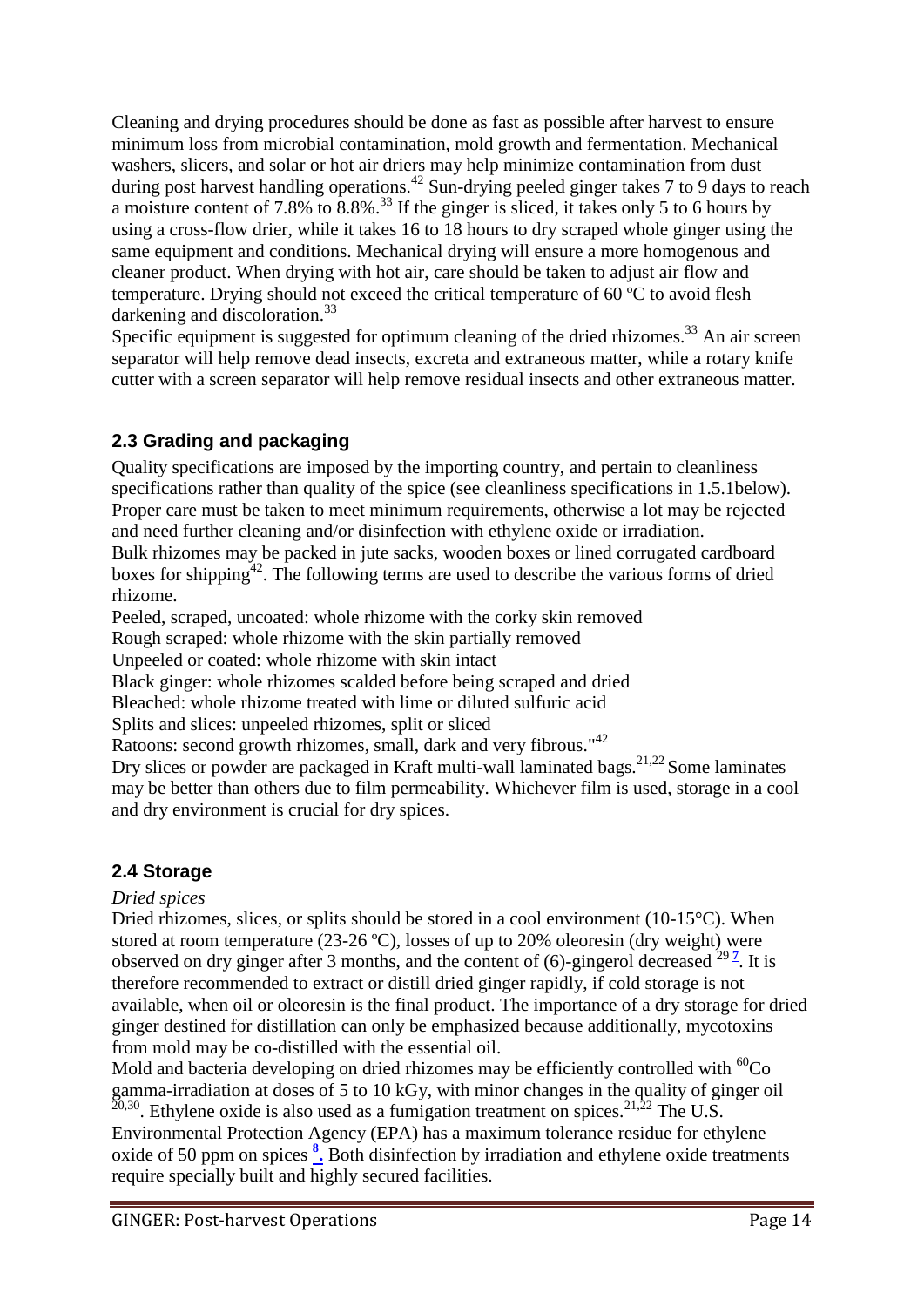Alternatives to irradiation or synthetic chemicals were investigated by the Indian Institute of Spices Research. They found that leaf powder of G*lycosmis pentaphylla and Azadirachta indica* added to dried ginger rhizomes in sealed polyethylene bags were effective at preventing damage from the cigarette beetle (*Lasioderma serricorne*)  $(\text{http://www.iisr.org/department/cropprod/hhigh.htm})$ .<sup>2</sup>

#### *Fresh ginger*

Fresh ginger should be stored in a cold and humid environment. However, cold storage may not always be available in the producing areas. A "zero energy" cool chamber was experimentally designed at the Peruvannamuzhi IISR farm to store fresh ginger, maintaining the temperature 6 to 7 ºC below the outside temperature

(http://www.iisr.org/cropprod/postharvest.htm).<sup>2</sup>

Fresh ginger rhizome shelf life may be extended by storage at 10-12ºC and high humidity. In a study on Hawaiian ginger, quality was stable during 28 weeks when stored at 12.5ºC and 90% relative humidity (RH) as determined by dry weight, fiber content, oil content, sugars and phenols.<sup>31</sup> In comparison, storage at 22  $^{\circ}$ C and 70% RH shortened rhizome commercialization to 20 weeks due to excessive water loss and fiber contents.<sup>31</sup> Irradiation at 0.05-0.06 kGy may be used to inhibit sprouting and extend shelf life of fresh ginger  $27,43$ . However, irradiation at these low levels decreased volatile content of fresh ginger, which was perceived by sensory analysis after 5 months in storage.<sup>43</sup> A combination of biocontrol with Trichoderma sp. and storage in polyethylene bags at 25- 30ºC controlled storage rot due to the fungus Sclerotium rolfsii and prevented weight loss from dehydration. <sup>27</sup> The Indian Institute of Spices Research recommends storage of fresh ginger in polyethylene bags with 2% ventilation prevents both dehydration and mould development (http://www.iisr.org/department/cropprod/hhigh.htm).<sup>2</sup>

# <span id="page-15-0"></span>**2.5 Distillation**

Ginger oil may be produced from fresh or dried rhizomes. Oil from dried rhizomes will have less of the low boiling point volatile compounds since they tend to evaporate during the drying process $41$ . The difference between oils produced from fresh and dried rhizomes can be seen in the citral content, usually lower in the oil from dried plant material.<sup>25</sup> Additionally, unpeeled or coated rhizomes are preferably used for oil or oleoresin extraction to improve vield. $38,42$ 

For steam distillation, dried rhizomes are ground to a coarse powder and loaded into a still.<sup>42</sup> Live steam is passed through the powder, thus entraining the volatile components, which are then condensed with cold water. Upon cooling, the oil separates from the water. Cohobation, or re-distillation, is practiced in India to increase oil yield.<sup>42</sup> Oil yield from dried rhizomes is generally from 1.5% to 3.0%42. Indian (Cochin) ginger yields 1.5% to 2.2 % of an oil rich in citral.<sup>13</sup> The rhizome powder stripped from its oil (marc) is made of about 50% starch and may be used as livestock feed<sup>42</sup>. It may also be further dried and powdered to produce an inferior spice.<sup>42</sup>

Major components in ginger essential oil are zingeberene (20-37%), ar-curcumene (5-20%), and -farnesene, -bisabolene and -sesquiphellandrene.<sup>25</sup> The low boiling point monoterpenes a-pinene, cineole, borneol, geraniol, geranial and neral are less abundant and present in various proportions, and they impart aromas characteristic to the products. For instance, citral with its two isomers geranial and neral, is especially high in the Brazilian-grown cultivars 'Capira' (6.6-7.0% citral) and 'Gigante' (14.3-20.7% citral), while it is only 1.9-4.3% in some Chinese oils<sup>25</sup>. Australian oils also have a high citral content, up to 27%, averaging 19%, imparting a lemony aroma to the final product.<sup>18, 41</sup>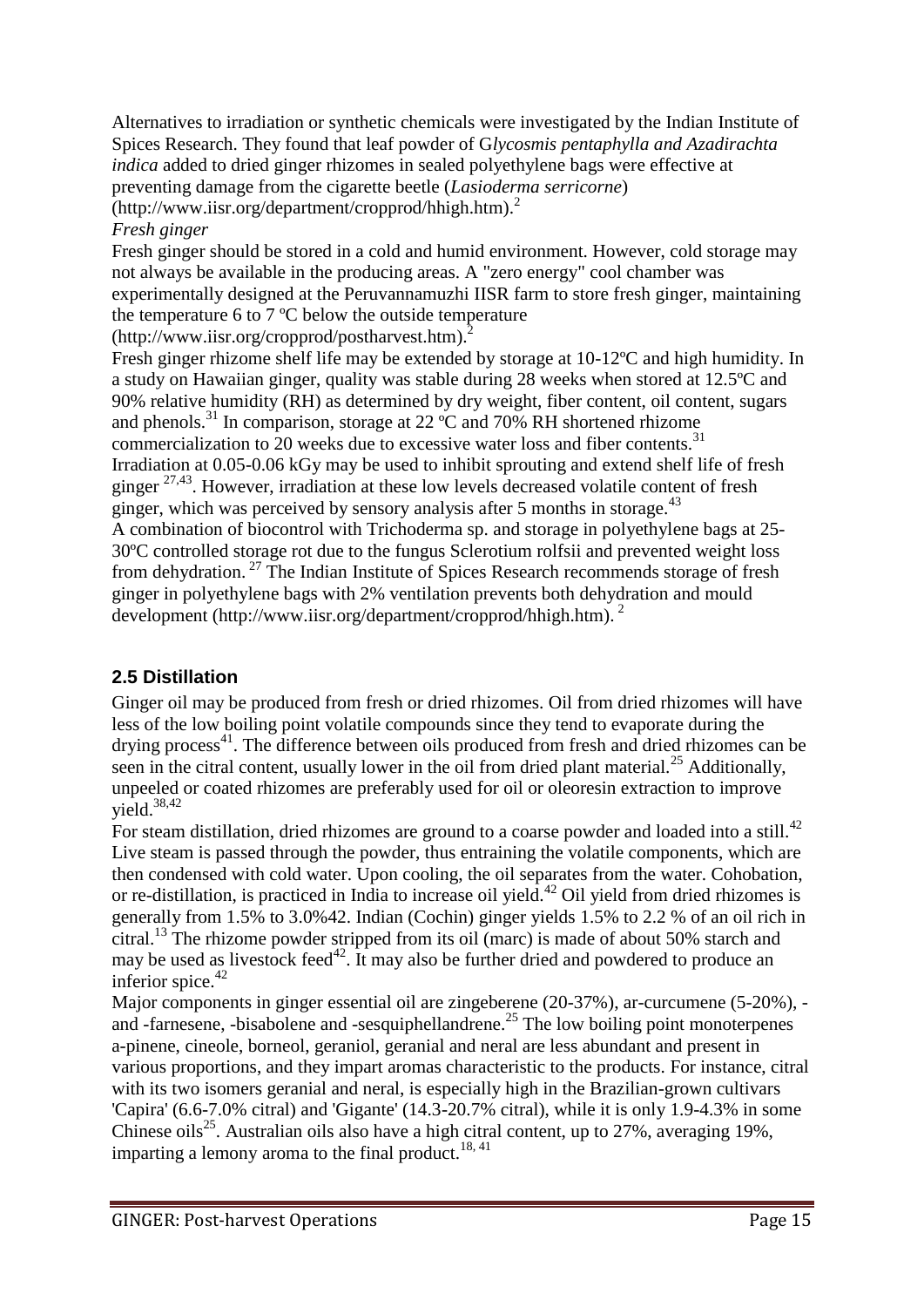#### <span id="page-16-0"></span>**2.6 Extraction: oleoresin production**

Gingerols (6-, 8-, and 10-gingerol) are the compounds responsible for ginger pungency<sup>16,19</sup>; however, because they are readily decomposed to the less pungent shoagols and zingerones upon heating, oleoresins obtained by solvent extraction are preferred when pungency is desired. Commercial solvents include ethanol, acetone, trichloroethane or dichloroethane<sup>42</sup>, although the latter two are known carcinogenic and ethyl acetate or hexane are preferred.<sup>40</sup> Dried powdered rhizomes are extracted by percolation, and the extract is then cold-distilled at 45-55 °C to remove all the solvent, while assuring integrity of gingerols by not overheating. Hydrophilic solvents such as ethanol, and acetone also extract water-soluble gums, which may need to be further separated by centrifugation. However, water-soluble solvents may be preferred to prepare extractive to be used by the beverage industry to assure water solubility. Supercritical fluid extraction uses carbon dioxide (CO2) under high pressure and cold temperature. This extraction technique is preferred for higher quality extracts because there is no thermal degradation, and the aromatic profile is therefore closer to the profile in the plant.<sup>42</sup>

Zingerone, shogaol and gingerol were present in cold pressed oil and supercritical extract of Chinese ginger, and were absent from the steam distilled oil.<sup>44</sup> Geranial and citral were 10.9 and 2.0% in supercritical extract, as compared to 0.63 and 1.31% in steam distilled oil, respectively.<sup>44</sup>

The use of steam or CO2 is environmentally preferred over hydrocarbon or halohydrocarbon solvents since they generate little or no hazardous wastes. Kim et al. (1992) reported extracts yield of 6.9% with CO2.

For certifiable organic production, synthetic solvents are not allowed <sup>2</sup>. Therefore, solvents derived from petrochemicals such as hexane, pentane, di- and tri-chloroethanes, acetone, cannot be used in organic production. The International Federation of Organic Movement (IFOAM) specifies that only ethanol, water, edible oils or carbon dioxide are allowed (see IFOAM standards, Appendix 4).

 ${}^{7}$  A similar range of decrease in oleoresin content was reported earlier by Richardson (1967).

 $8$  (CFR 40, Part 180.151)

<sup>9</sup> (Federal Register, 7 CFR Part 205)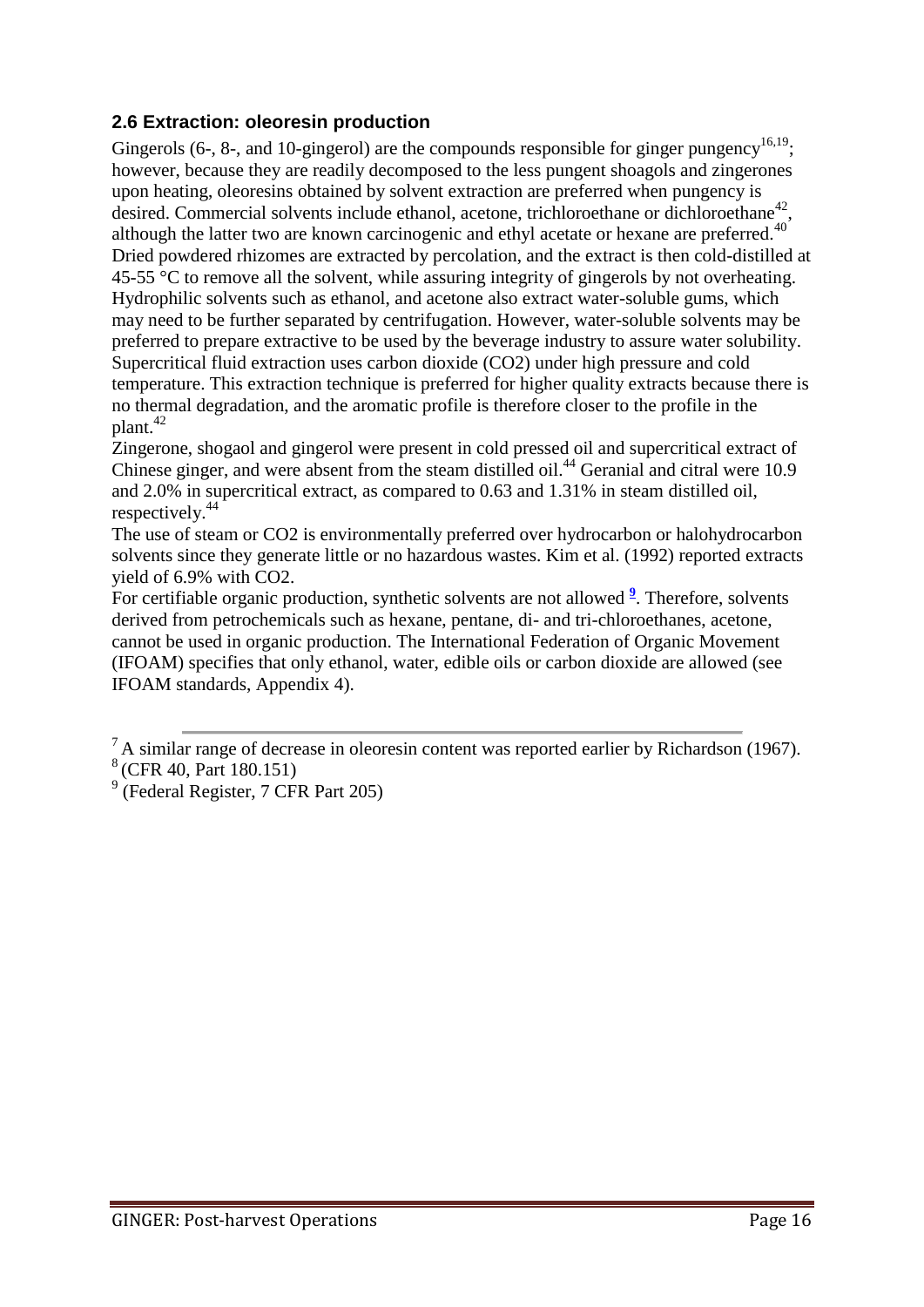# <span id="page-17-0"></span>**ANNEX 1: Useful Sites**

1. Indian Spice Board: [http://www.indianspices.com](http://www.indianspices.com/) 2. Indian Institute of Spice Research: <http://www.iisr.org/> 3. Indian Institute of Spice Research, Agricultural Technology Information Center: <http://www.iisr.org/atic/> 4. Indian Ministry of Food Processing Industry: [http://mofpi.nic.in/technologies/rural/spices&plantation/spi\\_dehydraginger.htm](http://mofpi.nic.in/technologies/rural/spices&plantation/spi_dehydraginger.htm) 5.Organic Trade Association [http://www.ota.com](http://www.ota.com/) 6. International Federation of Organic Movements [http://www.ifoam.org](http://www.ifoam.org/) 7. American Spice Trade Association [http://www.astaspice.com](http://www.astaspice.com/) 8. Plant Resources of South-East Asia [http://www.prosea.nl](http://www.prosea.nl/) 9. Sharma-Ashok, Dwivedi-Neelima, and Khanuja, S.P.S. 2000. Sourcing information on R&D and trade of medicinal and aromatic plants through web data mining: Some utility sites. Journal of Medicinal and Aromatic Plant Sciences. 24 (1): 82-103. 10. IFOAM N O R M S: IFOAM Basic Standards for Organic Production and Processing

IFOAM Accreditation Criteria for Bodies certifying Organic Production and Processing including Policies related to IFOAM Norms

<http://www.ifoam.org/standard/norms/cover.html>

# <span id="page-17-1"></span>**ANNEX 2: References**

10 Anandaraj, M., Devasahayam, S., Zachariah, T.J., Eapen, S.J., Sasikumar, B., and Thankamani, C.K. 2001. Ginger (Extension Pamphlet). J. Rema and M.S. Madan, Editors. Indian Institute of Spices Research, Calicut, Kerala.

11. ASTA 1999. ASTA Cleanliness Specifications for Spices, Seeds and Herbs (Foreign and Domestically Produced). Revised April 28, 1999.

12. ASTA 2000. The American Spice Trade Association Report, Spice Statistics, 2000 13.ASTA 2002. A concise guide to Spices, Herbs, Seeds, and Extractives. American Spice Trade Association.

14. Baranowski, J.D. 1985. Storage stability of a processed ginger paste. *J. Food Sci.* 50:932- 933.

15. Baranowski, J.D. 1986. Changes in solids, oleoresin, and (6)-gingerol content of ginger during growth in Hawaii. HortScience. 21(1):14-146.

16. Chen, C.-C., Kuo, M.-C., Wu, C.-M., and Ho, C.-T. 1986. Pungent compounds of ginger (*Zingiber officinale Roscoe*) extracted by liquid carbon dioxide. *J. Agric. Food Chem.* 34:447-480.

17. Committee on Food Chemicals Codex, 1996. Food Chemical Codex, 4th edition. National Academy of Sciences. National Academy Press, Washington, D.C., United States.882 pp.

18. Connel, D.W., and Jordan, R.A. 1971. Composition and distinctive volatile flavour characteristics of the essential oil from Autralian-grown ginger (*Zingiber officinale*). *J. Sci. Food Agr.* 22:93-95.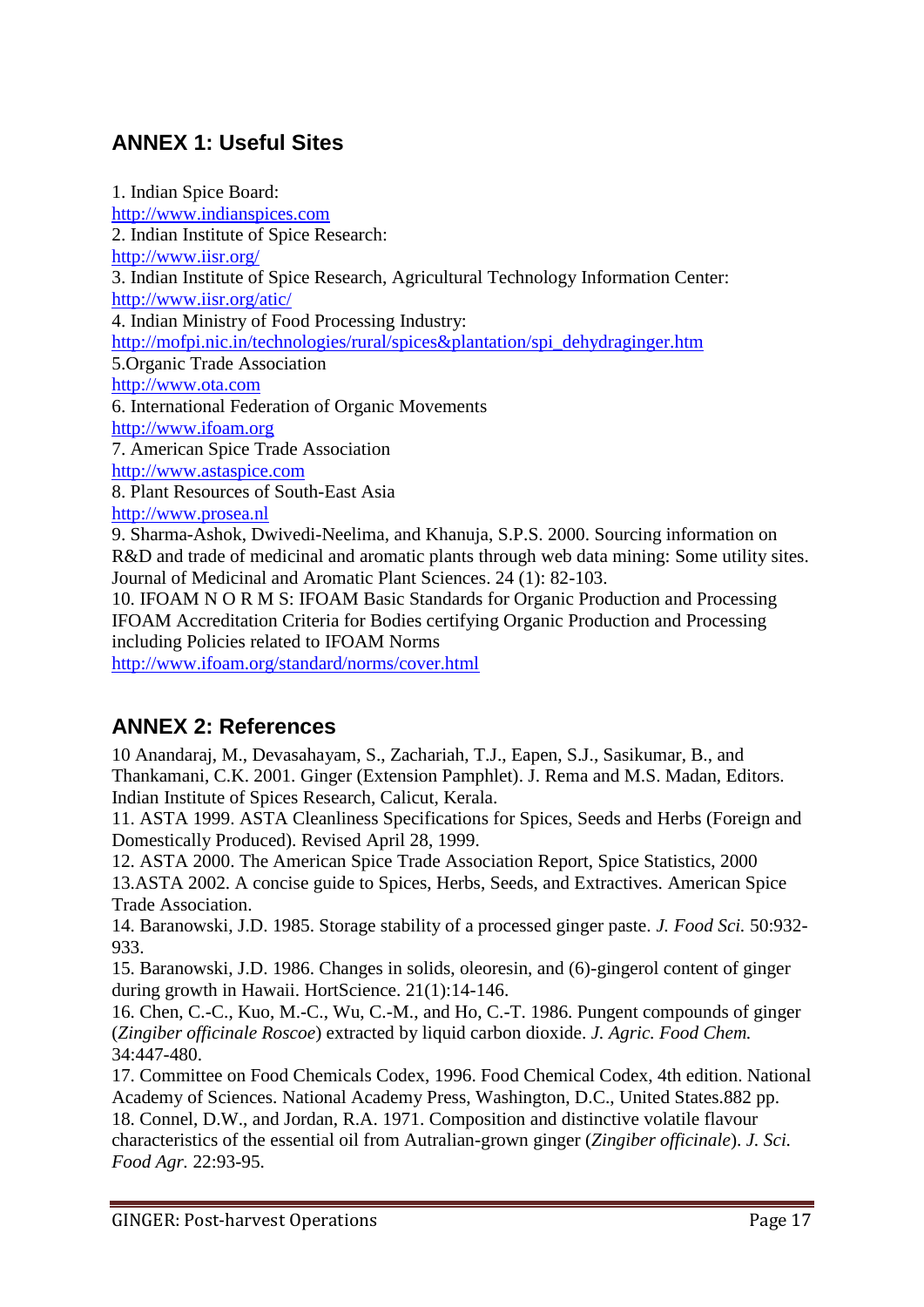19. Connell, D.W., and Sutherland, M.D. 1969. A re-examination of gingerol, shogaol, and zingerone, the pungent principles of ginger (*Zingiber officinale Roscoe*). *Austral. J. Chem.* 22: 1033-1043.

20. Farag Seerag El Din A., Aziz Nagy H., and Attia El Sained A. 1995. Effect of irradiation on the microbiological status and flavouring materials of selected spices. *Zeitschrift fuer Lebensmittel Untersuchung und Forschung*. 201(3):282-288.

21. Govindarajan, V.S. 1982. Ginger - chemistry, technology, and quality evaluation: Part 1. *Crit. Rev. in Food Sci. & Nutr*. 17:1-96.

22. Govindarajan, V.S. 1982. Ginger - chemistry, technology, and quality evaluation: Part 2. Crit. Rev. in Food Sci. & Nutr. 17:189-258.

23. ITC. 2002. International Trade Center UNCTAD/WTO. Global Spice Market: Imports - 1996-2000. Geneva: ITC, 2002. xxii, 80 p.

24. Kim, M.K., Na, M.S., Hong, J.S., and Jung, S.T. 1992. Volatile flavor components of Korean ginger *Zingiber officinale* Roscoe extracted with liquid carbon dioxide. *Agricultural Chemistry and Biology*. 35(1):55-63.

25. Lawrence, B.M. 2000. Progress in Essential Oils. Ginger Oil. *Perfumer and Flavorist*. 25 (2):55-58.

26. McCaleb, R., Leigh, E., and Morien, K. 2000. Ginger, *Zingiber officinale*, Zingiberaceae. In: *The Encyclopedia of Popular Herbs*. Prima Publishing, CA. pp. 191-199.

27. Mukherjee, P.T., Thomas, P., and Raghu, K. 1995. Shelf-life enhancement of fresh ginger rhizomes at ambient temperatures by combination of gamma-irradiation, biocontrol and closed polyethylene bag storage. *Ann. Appl. Biol.* 127:375-384.

28. Narayana, D.B.A., Brindavanam, N.B., Dobriyal, R.M., and Katuyar, K.C. 2000. Indian Spices: An overview with special reference to neutraceuticals. *Journal of Medicinal and Aromatic Plant Sciences*. 22 (1B):236-246.

29. Onyenekwe, P.C. 2000. Assessment of oleoresin and gingerol contents in gamma irradiated ginger rhizomes. *Nahrung*. 44(2):130-132.

30. Onyenekwe, P.C., and Ogbadu, G.H. 1993. *Proc. 1st National Conf. on Nuclear Methods in National Development*, pp. 124-129. Zaria, Nigeria.

31. Paull, R.E., Chen, N.J., and Goo, T.T.C. 1988. Compositional changes in ginger rhizomes during storage. *J. Amer. Soc. Hort. Sci*. 113(4):584-588.

32. Peter, K.V., and Zachariah, T.J. 2000. Spice oils and oleoresins: Challenges and opportunities. Journal of Medicinal and Aromatic Plant Sciences. 22 (1B):247-252.

33. Pruthi, J.S. 1992. Postharvest technology of spices: pre-treatments, curing, cleaning, grading and packing. *Journal of Spices and Aromatic Crops*. 1 (1):1-29.

34. Richardson, K.C. 1966. Effect of dehydration temperature on the quality of dried ginger. *Food Technol., Austral*. 18:93.

35. Richardson, K.C. 1967. The packaging and storage of dried ginger. Food Technol., Austral. 19:165.

36. Riddle, J.A., and Ford, J.E. 2000. IFOAM/IOIA International Organic Inspection Manual. Die Deutsche Bibliothek.

37. Sharma-Ashok, Dwivedi-Neelima, and Khanuja, S.P.S. 2000. Sourcing information on R&D and trade of medicinal and aromatic plants through web data mining: Some utility sites. *Journal of Medicinal and Aromatic Plant Sciences*. 24 (1):82-103.

38. Sutarno, H., Hadad, E.A., and Brink, M. 1999. *Zingiber officinale R*oscoe. In : de Guzman, C.C. and Siemonsma, J.S. (Editors) : Plant Resources of South-East Asia No 13. Spices. Backhuys Publishers, Leiden, The Netherlands. pp.239-244.

39. United States Department of Agriculture, Foreign Agricultural Service. FAS Agricultural Import Agregations and HS-10 digit import commodities. March 22, 2003[.](http://www.fas.usda.gov/ustrdscripts/USReport.exe)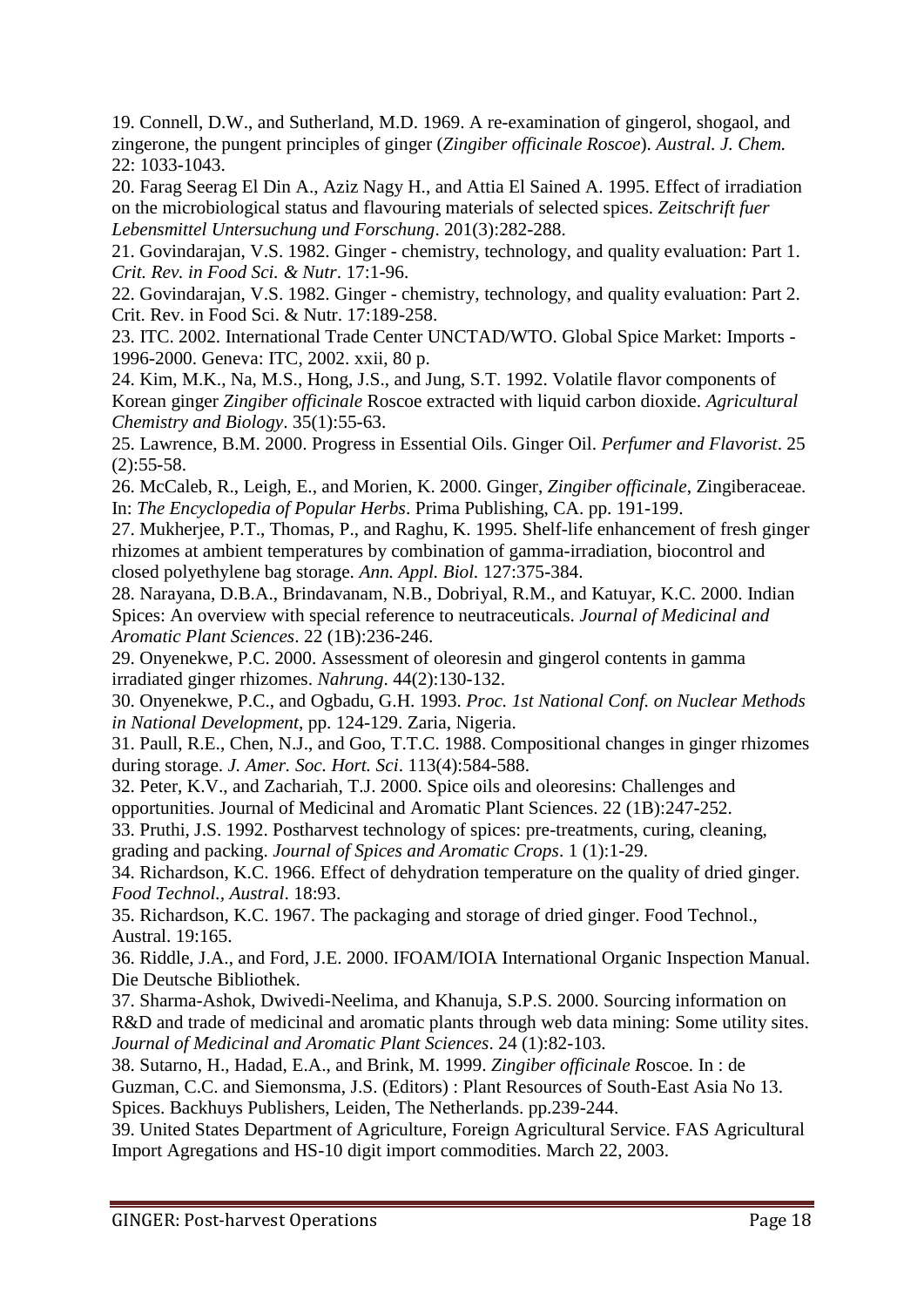40. Verghese, J. 1993. Isolation of curcumin from *Curcuma longa* L. rhizome. *Flavour and Fragrance Journal.* Vol 8(6):315-319.

41. Weiss, E.A. 1997. Essential Oil Crops. CAB International publishing, Oxon, UK.

42. Weiss, E.A. 2002. Spice Crops. CAB International publishing, Oxon, UK.

43. Wu, J.J., and Yang, J.S. 1994. Effect of irradiation on the volatile compounds of ginger rhizome (*Zingiber officinale* Roscoe). *J. Agric. Food Chem*. 42:2574-2577.

44. Zhen, Y., Mei, W.H., and K., D.J. 1998. The volatile chemical components of fresh *Zingiber officinale. Acta Botanica Yunnanica.* 20(1):113-118.

# <span id="page-19-0"></span>**ANNEX 3: List of Figures and Tables**

Figure 1: Ginger plant (Zingiber officinale), [http://pharm1.pharmazie.uni](http://pharm1.pharmazie.uni-greifswald.de/systematik/7_bilder/yamasaki/Zinger.jpg)[greifswald.de/systematik/7\\_bilder/yamasaki/Zinger.jpg,](http://pharm1.pharmazie.uni-greifswald.de/systematik/7_bilder/yamasaki/Zinger.jpg) (©Kazuo Yamasaki) Figure 2: Rhizomes, [http://kanchanapisek.or.th/kp6/BOOK14/chapter10/t14-10-l2.htm,](http://kanchanapisek.or.th/kp6/BOOK14/chapter10/t14-10-l2.htm) © Thai Junior Encyclopedia Figure 3: Dried ginger,<http://www.tis-gdv.de/tis/ware/gewuerze/ingwerge/abb1.htm> Figure 4: Fresh ginger, [http://www](http://www-ang.kfunigraz.ac.at/~katzer/germ/generic_frame.html?Zing_off.html)[ang.kfunigraz.ac.at/~katzer/germ/generic\\_frame.html?Zing\\_off.html](http://www-ang.kfunigraz.ac.at/~katzer/germ/generic_frame.html?Zing_off.html) Table 1. Global import of ginger from 1999 to 2000 in volume (metric tons) Table 2: Quantities (metric tons) of ginger imports by country23 Table 3. Major ginger imports (metric tons) in 2000 by country of origin)23 Table 4: Ginger imports in the US (metric tons; US \$1000) Table 5: World import value (in US \$1,000s) of ginger from 1996 to 2000 Table 6: Value (US \$1,000s) of ginger imports by country Table 7: Recommended Cultivars By Indian Institute for Spice Research Table 8: ASTA Cleanliness Specifications for Ginger Table 9: European Spice Association (ESA) Minimum Quality Standards for Ginger Table 10: Food Chemical Codex Standards for Ginger Oil